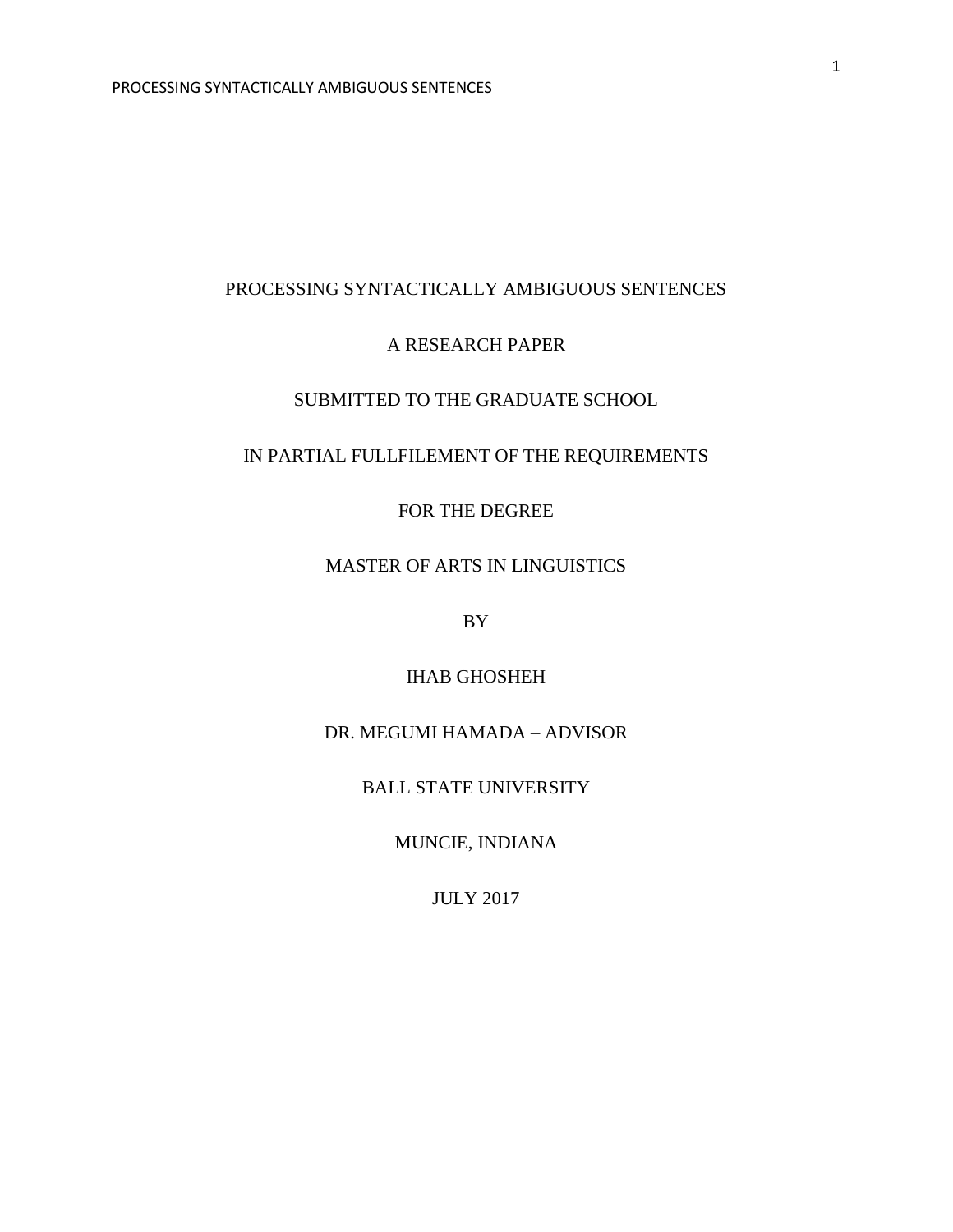## ACKNOWLEDGMENT

I am deeply grateful to my advisor, Dr. Megumi Hamada, for her guidance and advice throughout this paper. My gratitude is extended to Dr. Elizabeth Riddle with whom the idea of this research first initiated. I am also thankful to my family and friends for their persevering support.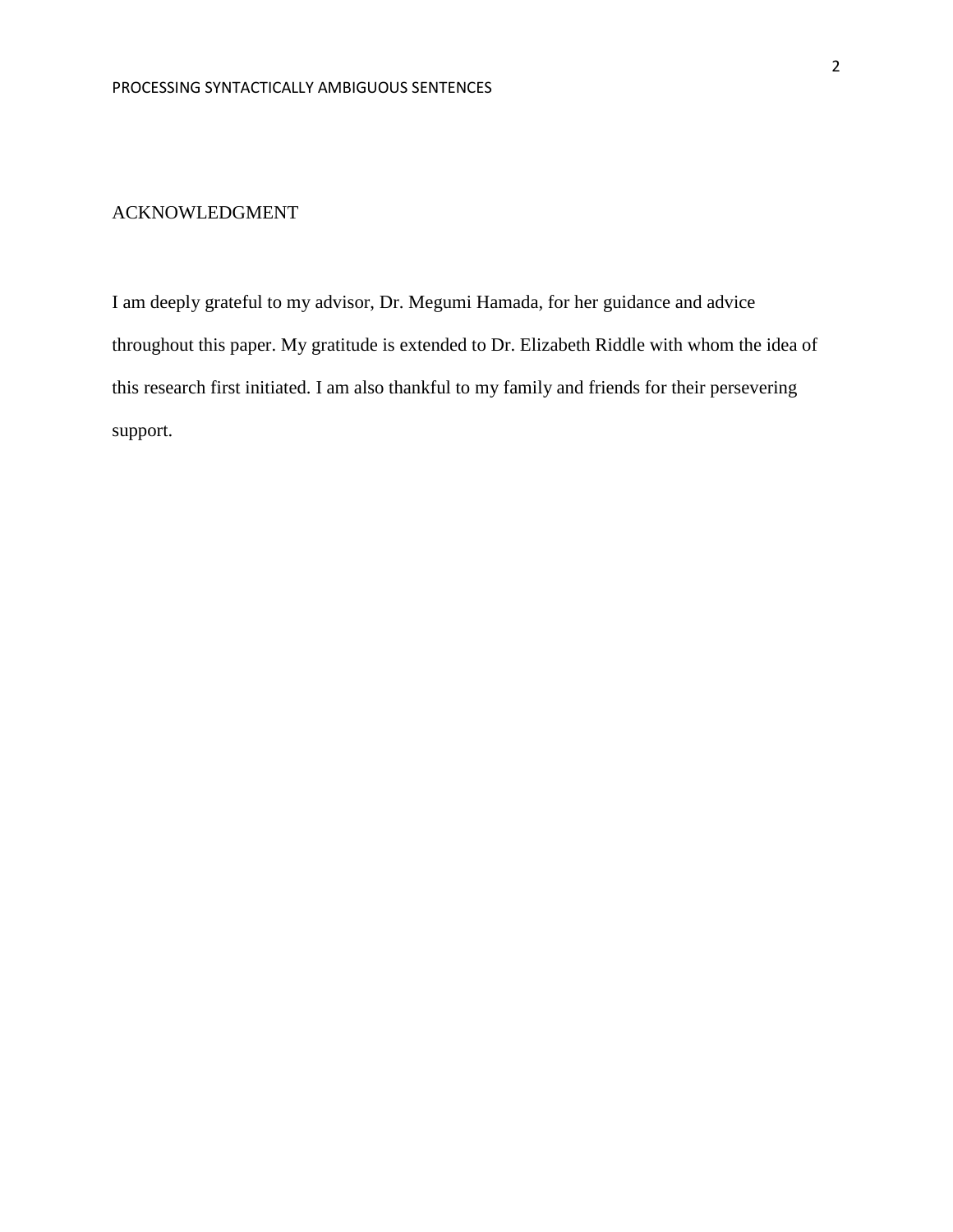# Contents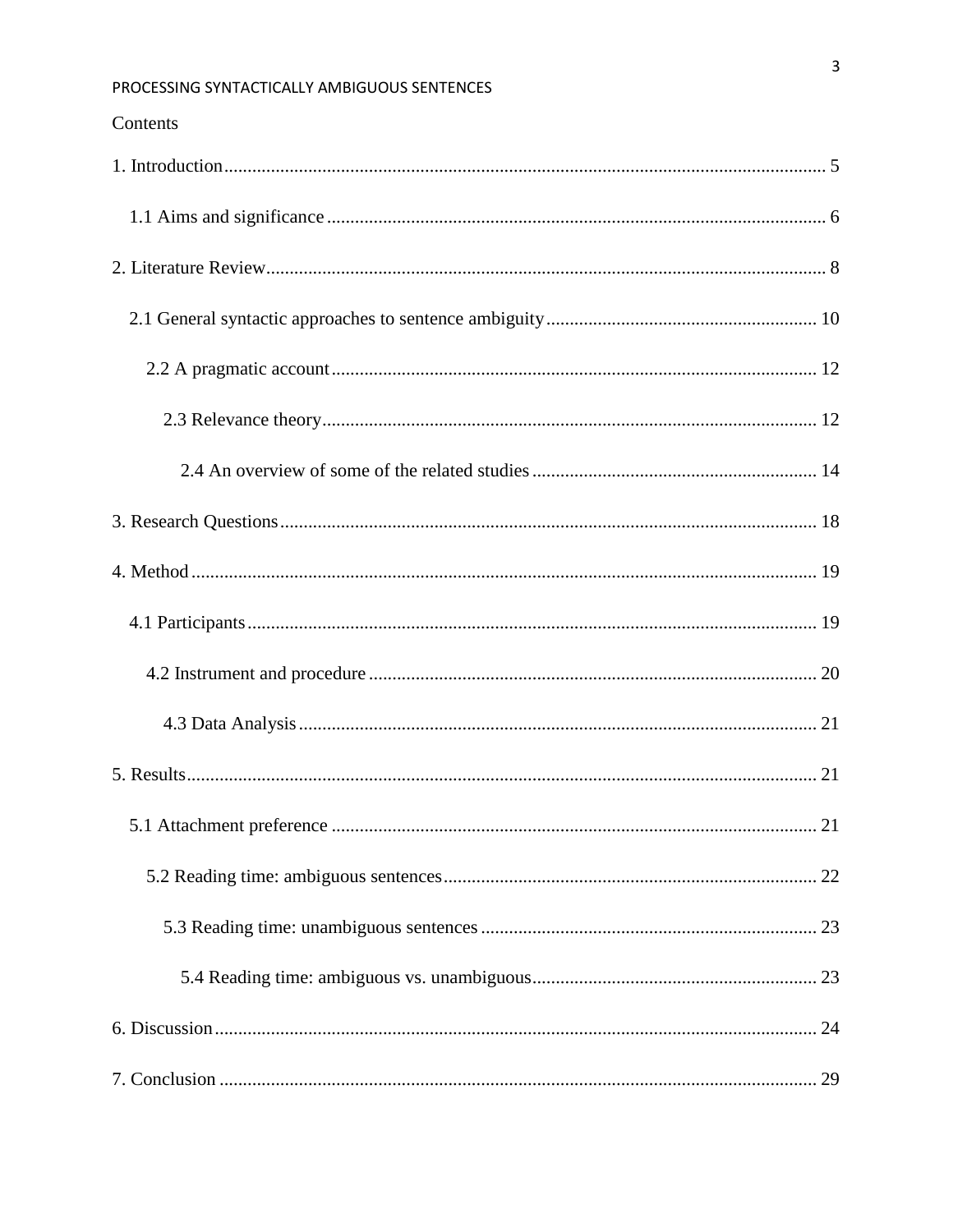| PROCESSING SYNTACTICALLY AMBIGUOUS SENTENCES |  |
|----------------------------------------------|--|
|                                              |  |
|                                              |  |
|                                              |  |
|                                              |  |
|                                              |  |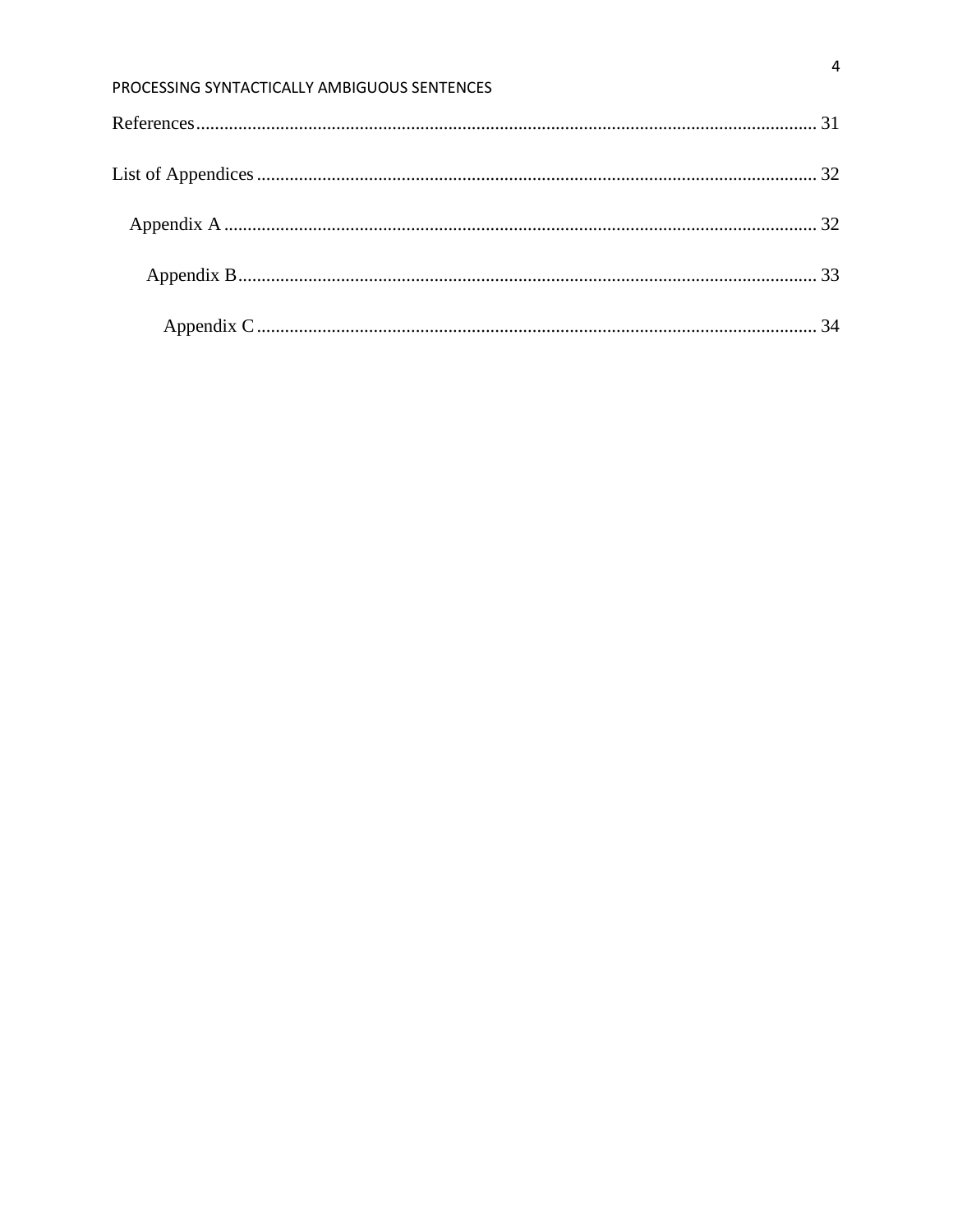#### 1. **Introduction<sup>1</sup>**

 $\overline{\phantom{a}}$ 

<span id="page-4-0"></span>Language is a complex system of patterns and rules. Research in different areas of linguistics has been dedicated to understand language and give an account for its systematic nature. Second language experts argue that the best way to learn a language is to be exposed to it, and the more exposed learners are to a language, the better they become in learning and perceiving it. Psycholinguistic research has been concerned with how the human mind copes with different sentence structures that language users may encounter either by reading or listening. Such sentence structures might be less complex while others can be more intricate. First and second language research gives credit to context which is a key element in understanding and processing any complex or ambiguous structures including learning new vocabulary and inferencing word meanings. Research has shown different strategies employed by different L1 and L2 speakers to process words and sentences in order to infer their meaning with or without a context (e.g., Sturt et al., 2000). Research has also focused on the different cues native speakers and language learners use in sentence processing. These cues are thought to facilitate language processing (e.g. Kilborn, 1989). Native speakers as well as second language learners do not usually need to resolve sentence ambiguity in isolation when exposed to it by reading or listening. They rely highly on given contextual cues that serve to disambiguate such structures when encountered. Although such structures might not be recognized as ambiguous and might not be taught explicitly in second language classrooms, different theories have approached sentence processing strategies in different ways, either from a syntactic or pragmatic and semantic perspective.

 $<sup>1</sup>$  I would like to thank the anonymous reviewers for their constructive feedback and genuine evaluation. Any</sup> errors or oversights are my own.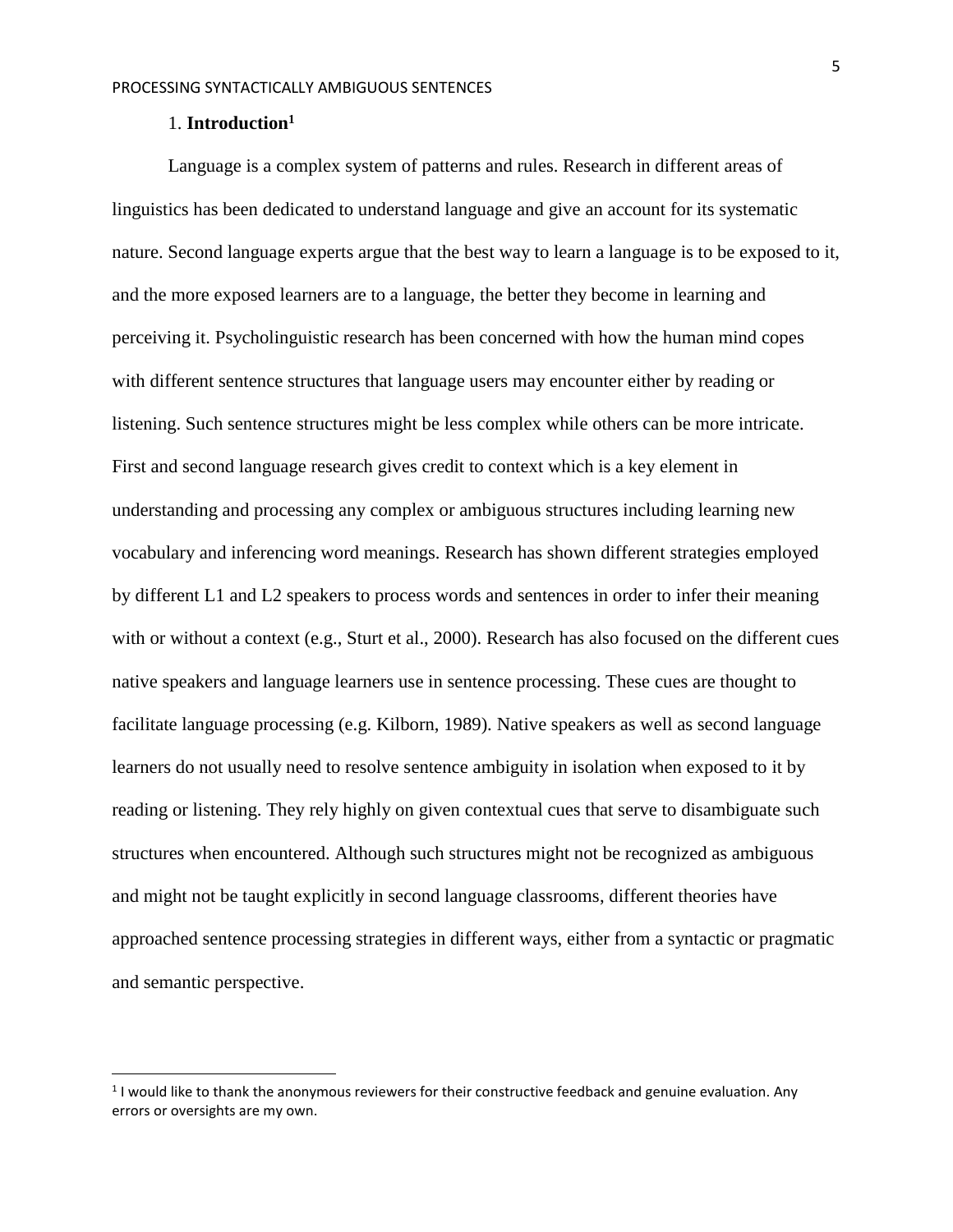#### **1.1 Aims and significance**

<span id="page-5-0"></span>By focusing on the reading time expended, the present study seeks to examine how native speakers and Arabic learners of English process ambiguous sentences in isolation without any antecedent context. The ultimate goal is to examine whether reading and processing such sentences, including making a decision of a preferred prepositional phrase attachment, influence the reading and processing of normal sentences that do not exhibit any prepositional phrase ambiguity. The ambiguous type studied in this paper is that with ambiguous prepositional phrase. In a sentence like *the cop saw the spy with binoculars,* the prepositional phrase can be either attached to the verb or the noun phrase. Another aim is to examine if the time spent on processing ambiguous sentences delays the processing of simple and unambiguous ones. Finally, it aims at expanding the literature of first and second language processing by focusing on a new unstudied group of English language learners whose first language background is Arabic (experimental group).

As a studied group, Arabic L1 learners of English have not been studied per se, though participants from L1 Arabic background have been included in experimental groups in many sentence processing studies. Very often language learners have difficulties learning and processing new language patterns when these do not exist in their L1 languages. Such patterns can be hard to learn as they might seem opaque to learners following the fact that they are not used to them in their L1 system.

It has been shown that there are differences across languages in the cues people use to interpret sentence structure (Cuetos & Mitchell, 1988). Given this, the significance of choosing Arabic speaking participants for this study is that the majority of ambiguous cases resolved in the literature of sentence processing might not apply to Arabic, so Arabic L1 parsers are not aware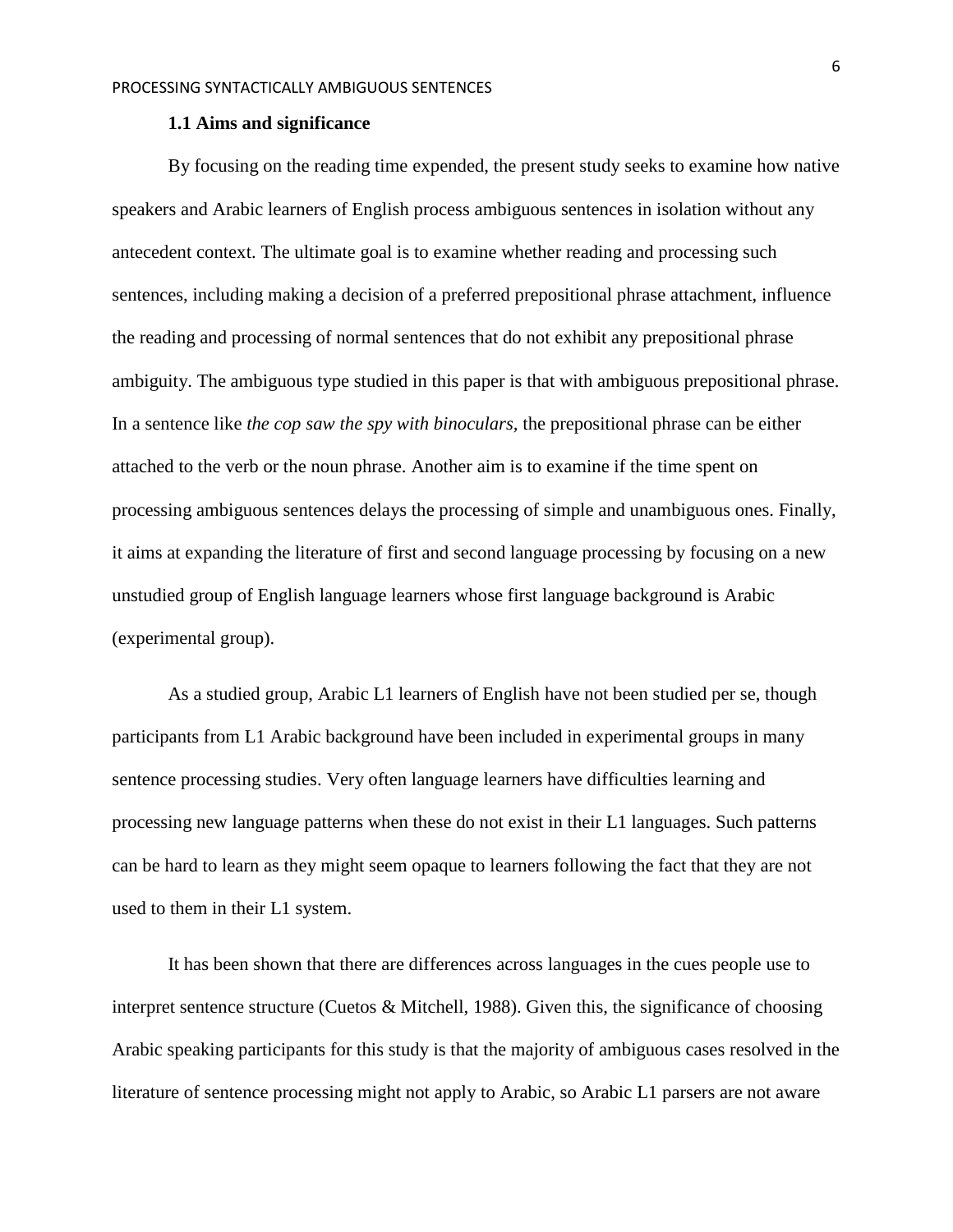of the nature of ambiguous prepositional phrases. With regards to prepositional phrase differences, Arabic allows the possibility of using several prepositions with the same verb while preserving the meaning. The approaches used to resolve prepositional phrase ambiguity in English are different in Arabic; thus, the English examples are not ambiguous in Arabic (Daimi, 2001).Therefore, *a whip* in sentence (a) can only be attached to the verb phrase:

(a) The kid hit the girl with a whip (Spivey-Knowlton & Sedivy, 1995).

Arabic is a Semitic language that allows SVO and VSO word order. Arabic L1 learners of English were chosen as an experimental group for this study because the Arabic language does not typically exhibit the same prepositional phrase ambiguity the way the English language does:

(b1) Sam [hit [the girl]] [with a book]].

[VP [NP]] [PP]

(b2) [Daraba Sam] [Al-Binta] [*b*-il Kitab]].

VP NP PP

Hit-3 rd sing. ms. Sam the-girl *with*-the book

Sam hit the girl with a book

Sentence (b1) allows two possible interpretations. The prepositional phrase *with a book* might be a constituent of the verb phrase, or the noun phrase. In (b2), the prepositional phrase *bi* cannot be a constituent of the noun phrase because the sentence conveys the meaning of an instrument used to hit, which in the Arabic example is possessed by the subject, and cannot be associated with the object.

The ambiguity of the preposition *with* is triggered by the variety of meanings it has, so it can indicate an instrument, an attribute, or an accompaniment. In (b1), the duality in meaning (a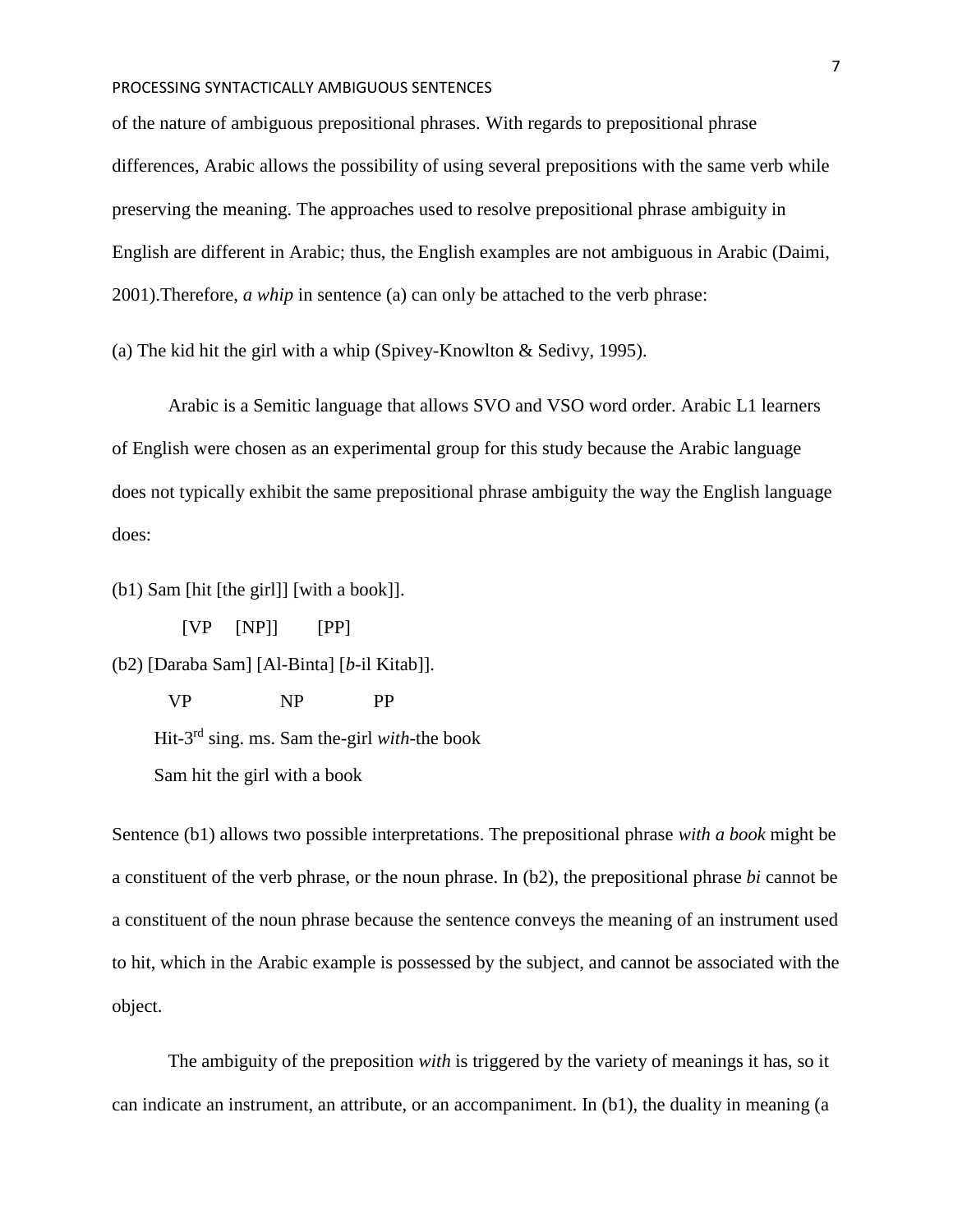tool vs. possession) leads the preposition to be possibly attached to the verb phrase or the noun phrase. This distinction in the meaning of the preposition is not found in Arabic since the preposition itself serves to disambiguate the subject-object relationship with the prepositional phrase, hence such prepositional phrase can only be attached to the verb phrase in Arabic:

(c1) The cop [saw [the spy]] [with binoculars].

[VP [NP]] [PP]

(c2) [Raʔa Raʒulu Al-ʃurtati [Al-ʒasuusa] [*b*-il Minðar]].

VP NP PP

saw 3<sup>rd</sup> sing. ms. man the-police the spy in-the binoculars The cop saw the spy with binoculars.

In the English version, the prepositional phrase can be attached to the verb phrase or the noun phrase. In the Arabic version, there is no ambiguity as the prepositional phrase can only be attached to the verb phrase indicating that *the binoculars* represent a tool.

# **2. Literature Review**

<span id="page-7-0"></span>In recent decades, strenuous effort has been devoted to understanding the nature of language processing when it occurs in context or isolation (e.g., Frazier, 1979; Rayner et. al., 1983; Ying, 1996; Felser & Roberts, 2007). A major question in the research of sentence comprehension is how a parser deals with ambiguous structures that allow more than one interpretation. Such structures can include a relative clause ambiguity as exemplified in (d), in which the relative clause *who was reading a book* could be attached to the first noun phrase *the secretary* (high attachment), or could be constructed with the second noun phrase *the professor* (low attachment):

(d) The dean liked the secretary of the professor who was reading a book.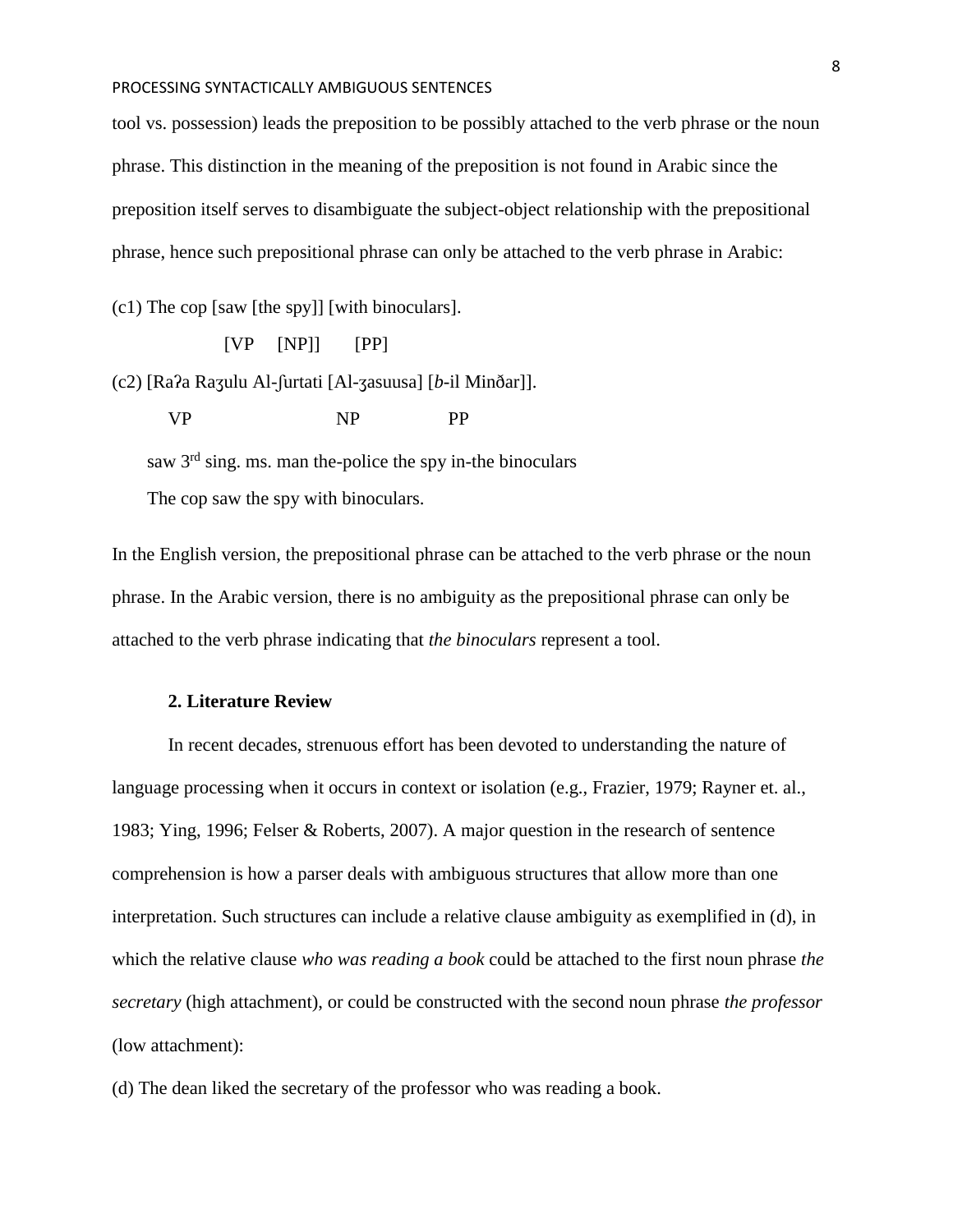For example native speakers of English have shown a general preference for low attachment e.g. (Frazier & Clifton, 1996), but L2 learners have shown a tendency to attach the relative clause to the first noun phrase (high attachment) e.g. (Bidaoui et al., 2016).

Another type of ambiguity concerns the embedded clause of *that*, which could possibly be interpreted as a complement clause or a relative clause in sentences like (e).

(e) The receptionist informed the doctor that the journalist had phoned about the events.

Native speakers of English as well as L2 learners tend to interpret the *that-clause* as a complement clause e.g. (Ying, 2004).

A third type of ambiguity, which is the focus of the present paper, concerns prepositional phrase attachment. In sentences like (f), the prepositional phrase *with a book* could be interpreted as a noun phrase attachment (NP) or a verb phrase attachment (VP):

(f) Sam hit the girl with a book.

Many studies have explored how L1 English children and adults process such ambiguous sentences (e.g. Frazier & Rayner, 1982; Rayner & Carlson & Frazier, 1983; Joseph & Liversedge, 2013). Other studies have examined the processing of native speakers as well as second language learners of English (e.g. Ying, 1996; Felser et al., 2003; Ying, 2004; Marinis & Roberts & Felser & Clashen, 2005; Felser & Roberts, 2007). These studies have examined the processing and processing strategies of different types of ambiguities by a variety of L1 and L2 speakers from different language backgrounds.

Jegerski (2014) describes how ambiguity arises when the grammar allows more than one syntactic interpretation of a phrase (or a word) and processing strategy occurs when a parser is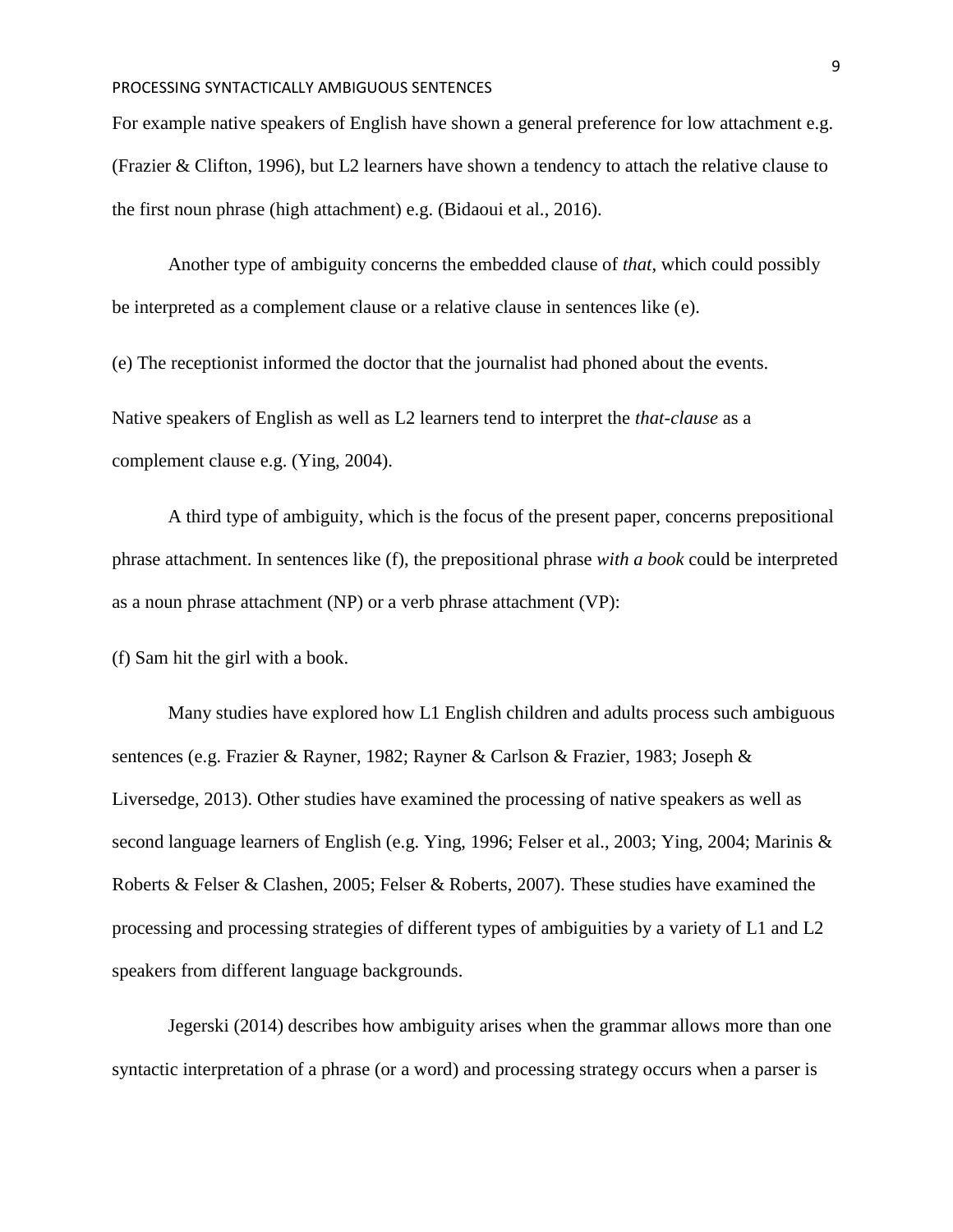inclined to favor one interpretation over the other. She divides structural ambiguity into local and global. The former refers to temporary ambiguity that occurs during reading but is resolved within the same sentence. The latter refers to the continuation of ambiguity even after the whole sentence has been read. She explains the notion of *garden path* which has been widely used in the literature of language processing:

*Local or temporary ambiguities are also referred to as garden path phenomena because such sentences are designed to initially lead the reader in the wrong direction with regard to the structure of the sentence. Garden path effects are evident in increased self-paced reading times at or after the point in the sentence where it becomes evident to the reader that the initial interpretation was incorrect (Jegerski, 2014: 23).* 

## **2.1 General syntactic approaches to sentence ambiguity**

<span id="page-9-0"></span>The main aim of different theories and principles that have been developed in the literature of sentence processing is to comprehend the different types of information people need and use when they come across different sentence structures, either when reading or hearing them, and to identify the principles language users follow in using the information at their disposal (Clifton & Ferreira, 1989). There have been several structure-based approaches to structural ambiguity resolution. These syntactic approaches can be narrowed down to two main and general principles that offer two opposing syntactic accounts for the attachment of ambiguous phrases in complex sentences (e.g., Kimball, 1973; Frazier, 1979). This is illustrated in the literature by different syntactic tree diagrams:

- 1. Right association: A constituent is attached to another constituent that is immediately on its right (Kimball, 1973).
- 2. Minimal attachment: Attach incoming constituent into the phrase marker using the fewest syntactic nodes (Frazier, 1979).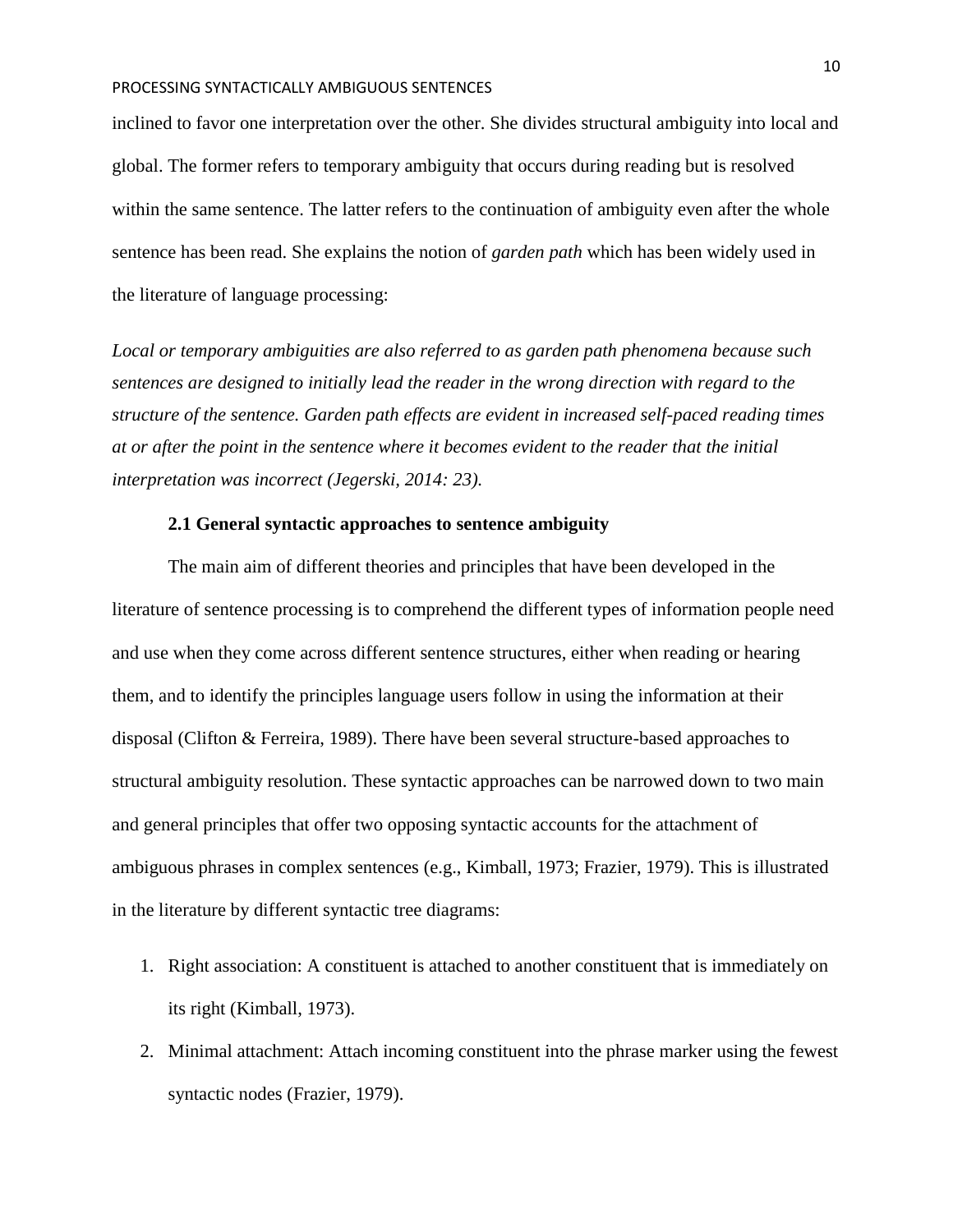The two principles make two contrastive predictions about the attachment of the ambiguous prepositional phrase *with binoculars* in *the cop saw the spy with binoculars*. Right association suggests that sentences of a given natural language organize themselves into right branching structures. Hence, right association predicts a right attachment, which means the prepositional phrase *with binoculars* will be attached to the noun phrase *the spy*, creating an extra node as in (g1). Kimball suggests that right branching structures are perceptually less complex than center embedded or left branching structures.



In contrast, minimal attachment predicts a verb phrase attachment because it has fewer nodes making the processing load rather reduced (Cuetos & Mitchell, 1988). With the PP being attached to the VP, minimal attachment predicts that the phrase *the spy* and the phrase *with binoculars* will both be minimally attached directly to the VP-node as in (g2). The NP attached version (g1) involves an extra syntactic node and deeper branching of the syntactic structure. Attaching the PP to the VP as predicted by minimal attachment ensures a less complex structure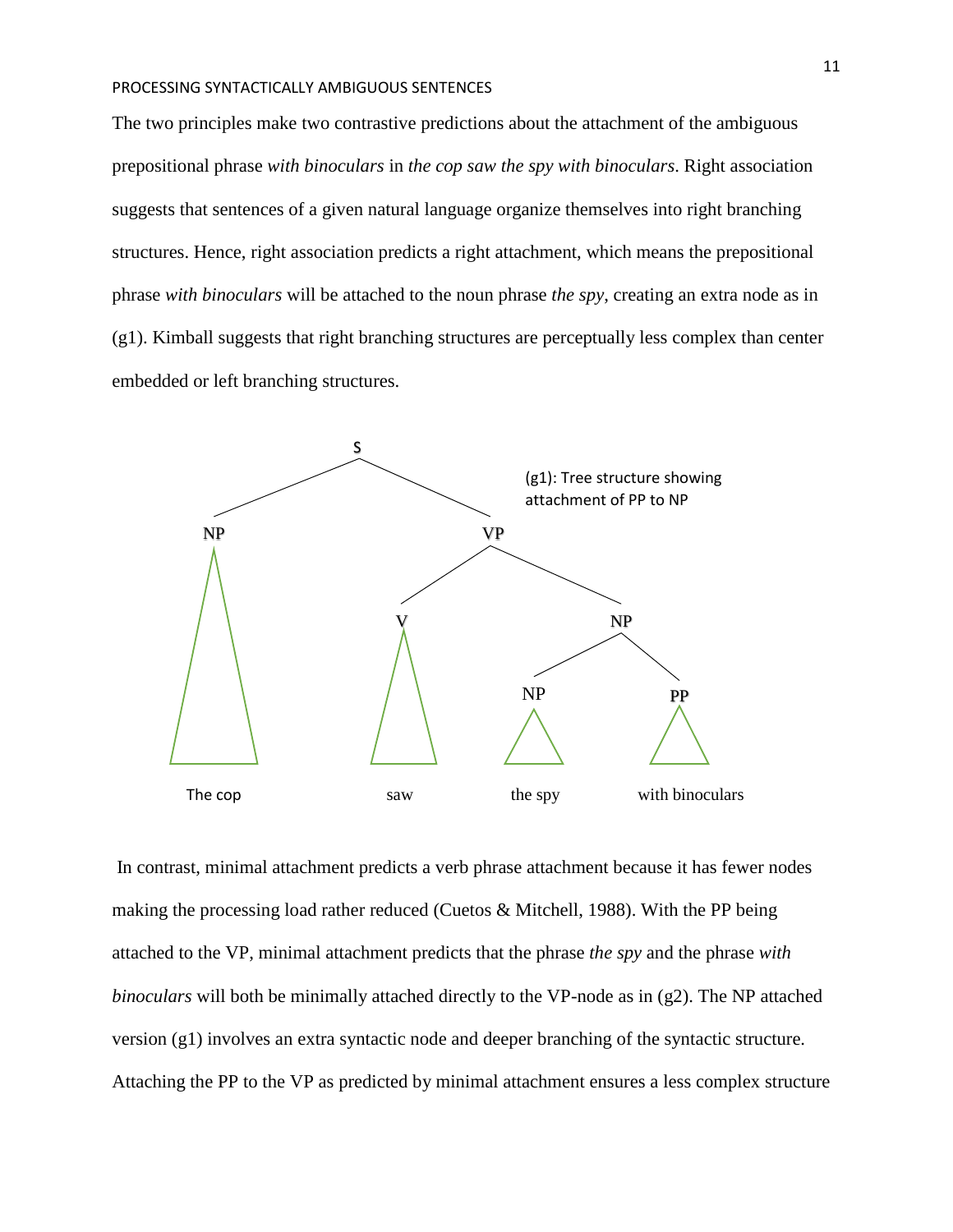where structural complexity is defined by the number of nodes in the syntactic structure (Spivey-Knowlton & Sedivy, 1995).



## **2.2 A pragmatic account**

<span id="page-11-0"></span>A third approach to ambiguity resolution is the *principle of referential support* which suggests that contextual cues influence parsing decisions following the fact that attachment preference is highly dependent on a preceding discourse context:

3. An NP analysis which is referentially supported will be favored over one that is not (Altmann & Steedman, 1988).

Within this approach, the decision of whether to attach the prepositional phrase *with binoculars* to the NP or VP is determined by any preceding context which can be a VP-supporting context, or NP-supporting context.

# **2.3 Relevance theory**

<span id="page-11-1"></span>Relevance theory proposes that human cognition is relevance-oriented: human beings pay attention to what is relevant to them and they process information in a context that maximizes its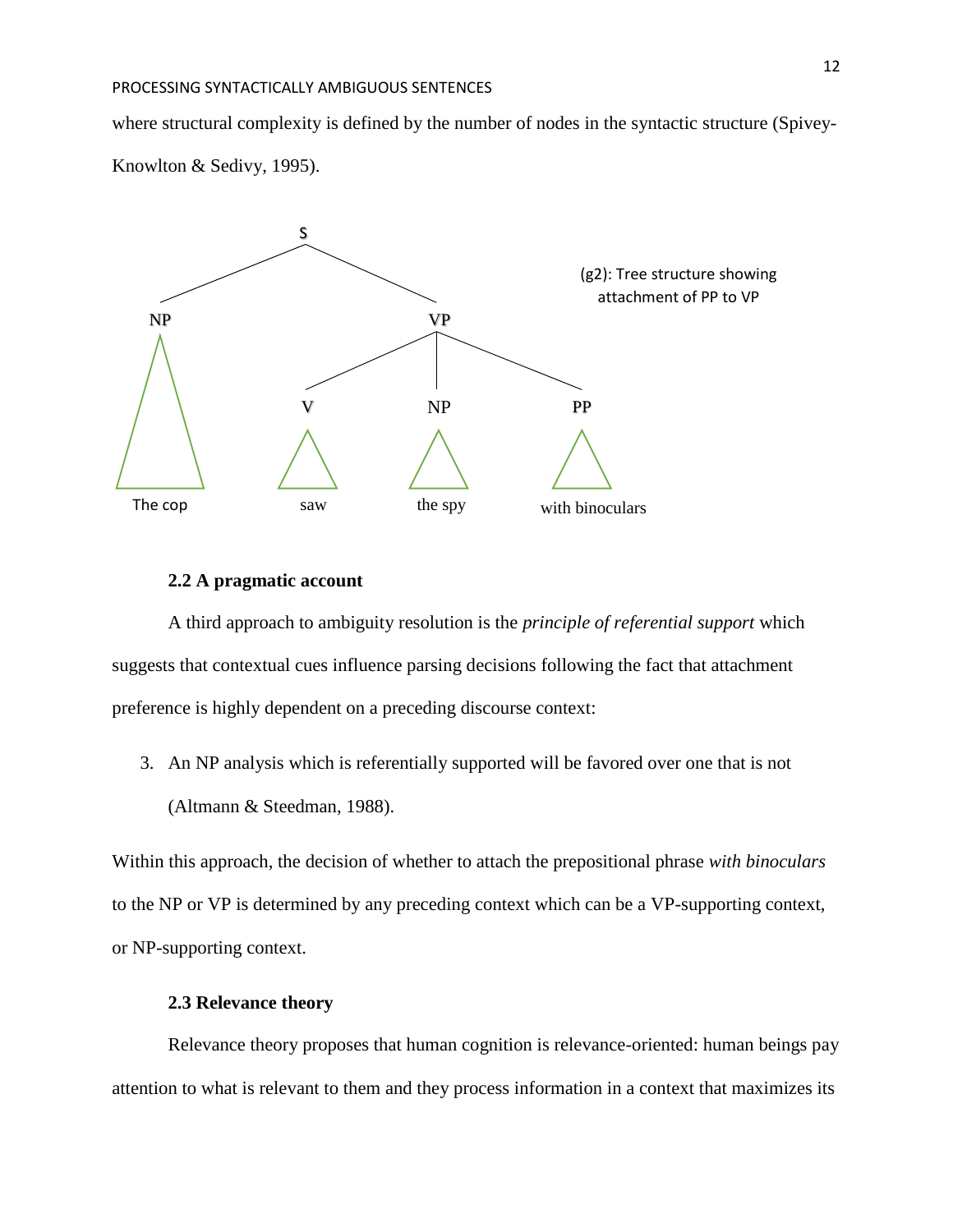relevance. In their theory, Sperber and Wilson (1995, 2002) incorporated Grice's cooperative principle of four conversational maxims<sup>2</sup> into one main principle of cognition and relevance. Developing the concept, Sperber and Wilson (1995: 125) define it as:

- "Extent condition 1: an assumption is relevant in a context to the extent that its contextual effects in this context are large.
- Extent condition 2: an assumption is relevant in a context to the extent that the effort required to process it in this context is small".

Extent condition 1 shows how relevant information generates adequate contextual effects to justify the receiver's attention. Extent condition 2 describes how a context is crucial in the course of eliminating extra effort and extra time in processing. This foundation goes with their updated definition in Sperber and Wilson (2002: 252) concerning processing effort:

• "The greater the processing effort expended, the lower the relevance of the input to the individual at that time."

In other words, the absence of supporting contextual cues contributes to increasing the processing effort of sentences that depend highly on given contextual information to resolve any ambiguity. This increase in the processing effort mirrors an increase in the processing time. These sentences may be complex in their structure, and need more processing effort and time than regular and normal sentences with no such ambiguity involved between their constituents.

 $\overline{a}$ 

<sup>&</sup>lt;sup>2</sup> Grice's four conversational maxims which describe the shared rules that speakers use in interactions are the maxim of quantity, quality, relevance, and manner. These four maxims are said to promote a collaborative conversational contribution.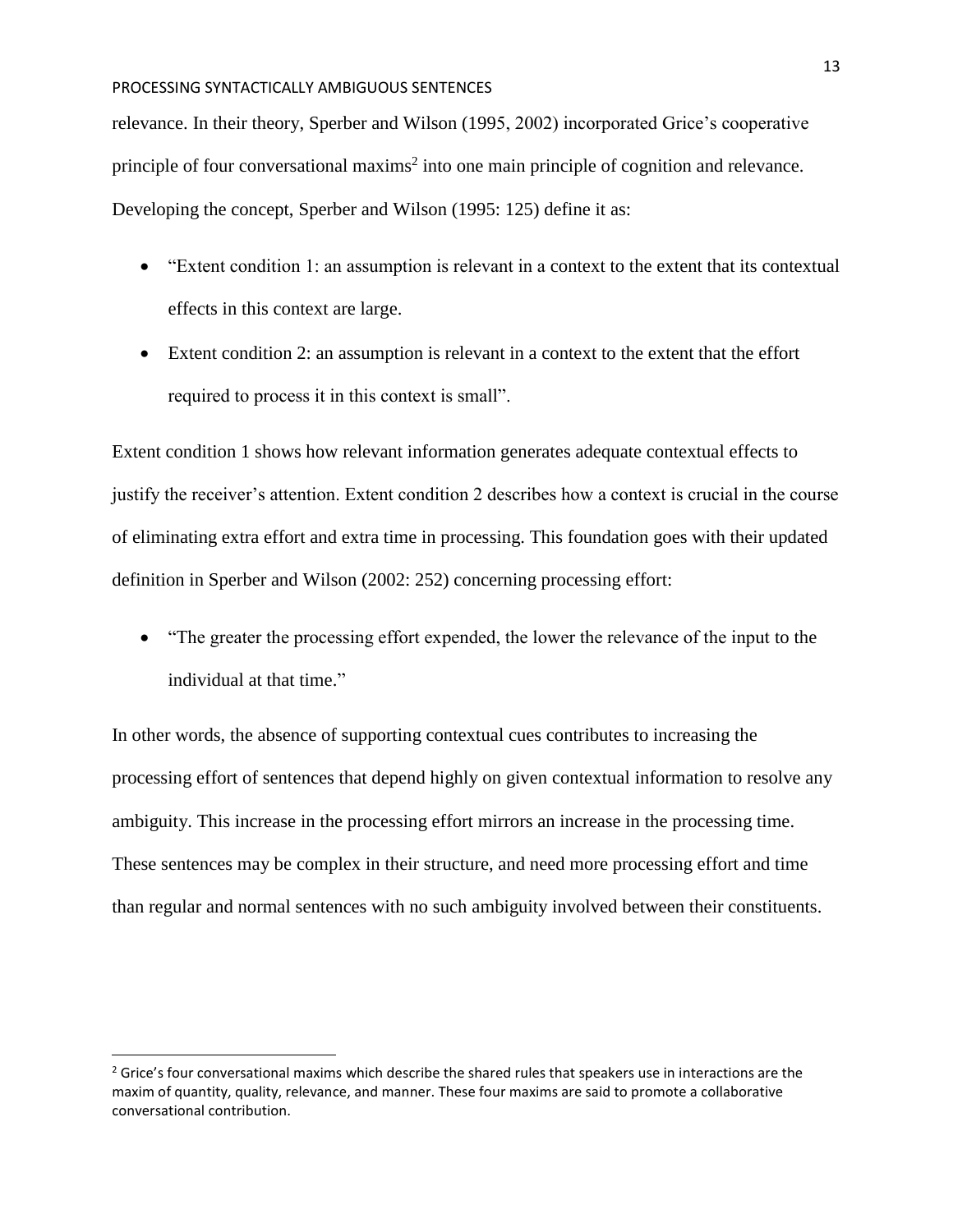#### <span id="page-13-0"></span>**2.4 An overview of some of the related studies**

Rayner et al (1983) explores the integration of semantics and pragmatics with the syntactic processing of ambiguous sentences. They hypothesize that reading times are longer when the most plausible analysis does not correspond to the analysis selected by the processor's structural preference. That is, sentences in which the minimal attachment condition is the most plausible take less time for subjects to read (h1) than do sentences in which the non-minimal attachment is the most plausible (h2). They propose that ambiguous sentences that are structurally nonpreferred but pragmatically more plausible take a longer time to process than sentences that are structurally preferred on pragmatic grounds:

(h1) The spy saw the cop with binoculars, but the cop didn't see him. (Structurally preferred on pragmatic grounds)

(h2) The spy saw the cop with a revolver, but the cop didn't see him. (Structurally nonpreferred but pragmatically plausible).

Their results support their hypothesis that a processor adopts structurally preferred analysis of a sentence even if the analysis is less plausible on pragmatic grounds. Following this, they suggest there are two independent processors that are active during sentence comprehension: the syntactic processor that processes syntactically preferred analysis of a sentence, and the thematic processor which selects the semantically and pragmatically most plausible interpretation based on the thematic structures. They call it the *thematic selection hypothesis,* which predicts that the ultimate result when processing an ambiguous sentence is to arrive at the pragmatically most plausible analysis, which should involve a reanalysis of the syntactic structure if the preferred pragmatic analysis does not correspond to the structurally preferred analysis of the sentence. The thematic selection hypothesis suggests that: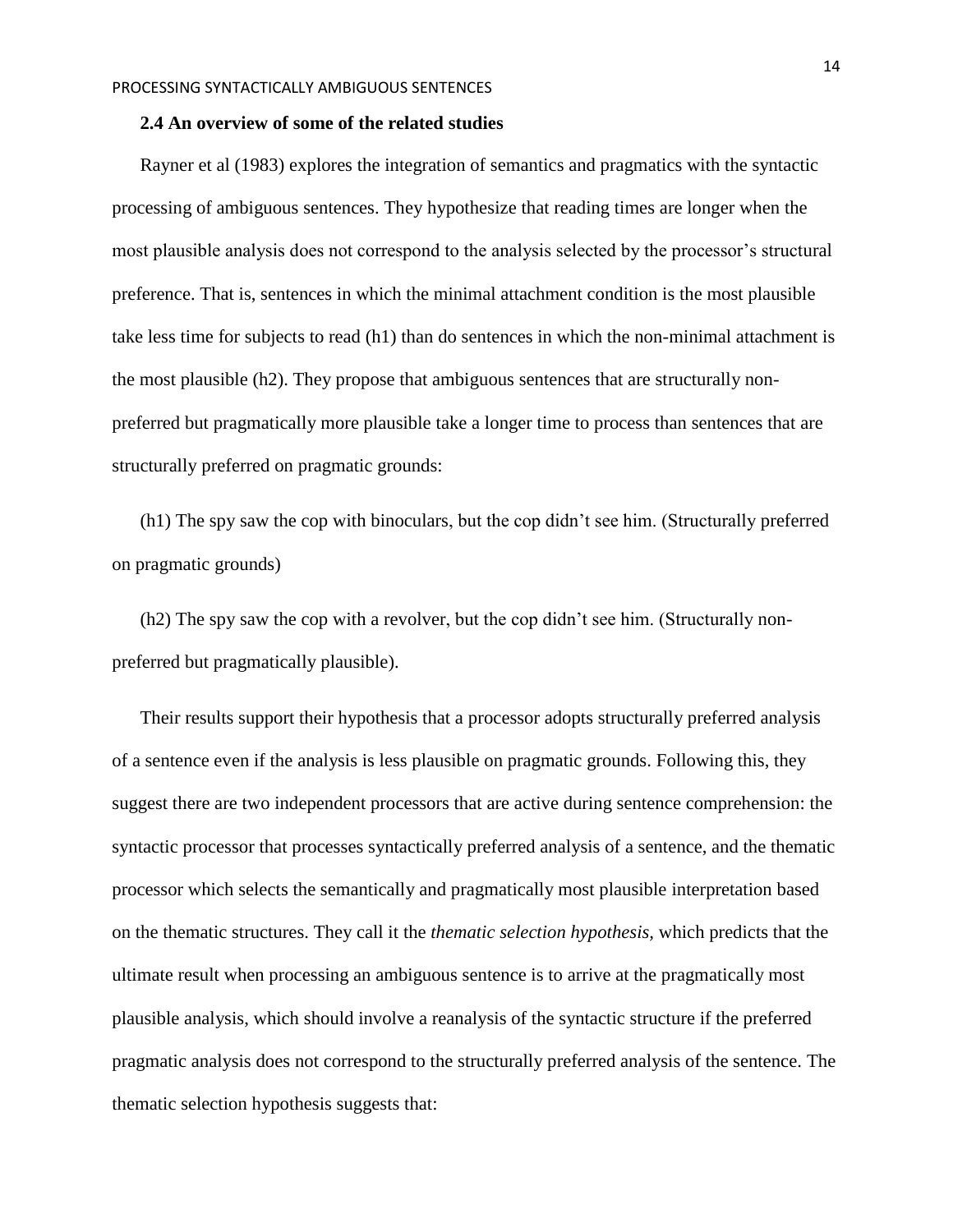*"the processor could consider whether a set of relations including just an experiencer and a theme, or a set of relations including an experiencer, a theme, and an instrument, is more plausible on the basis of pragmatic factors." (Rayner et al. 1983: 367)*

The thematic selection principle predicts that it should take longer to read (h2) than (h1) because arriving at the most plausible analysis of (h2) will involve reanalysis of the syntactic structure initially assigned to the sentence.

Ying (1996) investigated the type of ambiguous sentences in which the prepositional phrase could be attached to the verb phrase or the noun phrase in sentences like (i):

(i) The man talked to the girl with a sense of humor.

The methodology of this study involves only non-native speakers of English. Two groups were involved in the first experiment; the researcher got one group of his subjects to listen to the target sentences, while the other group read them without any preceding context. The second experiment was conducted to see if favoring contextual (j1) or prosodic cues (j2) could lead learners to the intended interpretation. The researcher manipulated his sentences to favor the noun phrase attachment. He also aimed at examining the effect of both cues on the decisions his subjects made.

(j1) There were two girls. One of them had a sense of humor, and the other did not. The man talked to the girl with a sense of humor.

(j2) The man talked (pause) to the girl with a sense of humor.

His results show a preference for verb phrase attachment when sentences are not preceded by a context, which supports the prediction of the minimal attachment principle that an ambiguous prepositional phrase will be constructed with the verb phrase, resulting in fewer syntactic nodes. His results for the other experiment show that although both contextual and prosodic cues can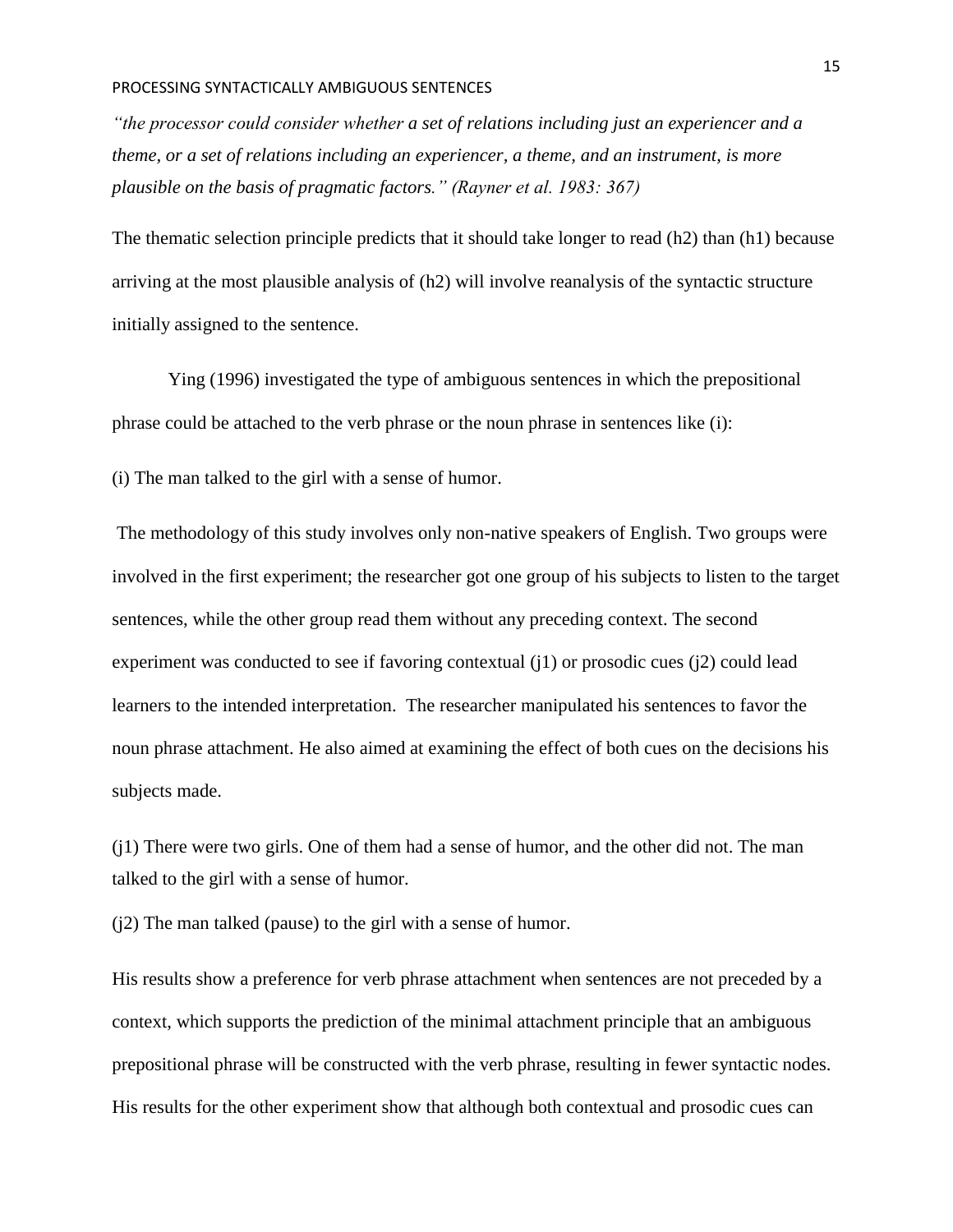guide learners towards the intended interpretation, contextual cues appear to be more robust than prosodic cues.

Nicol and Pickering (1998) focus on the role of intonation in the processing of sentences that involve *that-clause* ambiguity attachment e.g., *the receptionist informed the doctor that the journalist had phoned about the events*, in which *that-clause* could indicate a complement clause interpretation, or a relative clause interpretation. Each sentence was recorded on a player by a female speaker who read them at a normal speech rate but with two different intonations: one produced with an intonation that favored the complement clause reading, and another that favored the relative clause reading. The difference in intonation occurred after *that* within the following NP and VP. Once respondents had heard the sentences, they were required to make a lexical decision on their favorable interpretation by clicking a "yes" or "no" button on a screen in front of them. Responses and response times were automatically recorded during the experiment. The researchers argue that the difference in intonation can lead to different processing. They suggest when parsers come across ambiguity, multiple attachments are attempted and evaluated in the process of what they call *attach, assess,* and *select*. The researchers claim that when their subjects made their decisions, they had gone through this process which enableed them to construct multiple representations of the possible and plausible attachments.

Ying (2004) addresses whether relevance theory can provide an account for how adult L2 learners process ambiguous sentences. He sought to examine if a preceding referential context would constrain the comprehension of ambiguous sentences. Similar to many other studies, the main concern is how the parser copes with ambiguous sentences that allow more than one interpretation and in which *that* could function as a complement or a relative clause. His results show that L2 learners' inferential processing is constrained by the contextual effects of relevance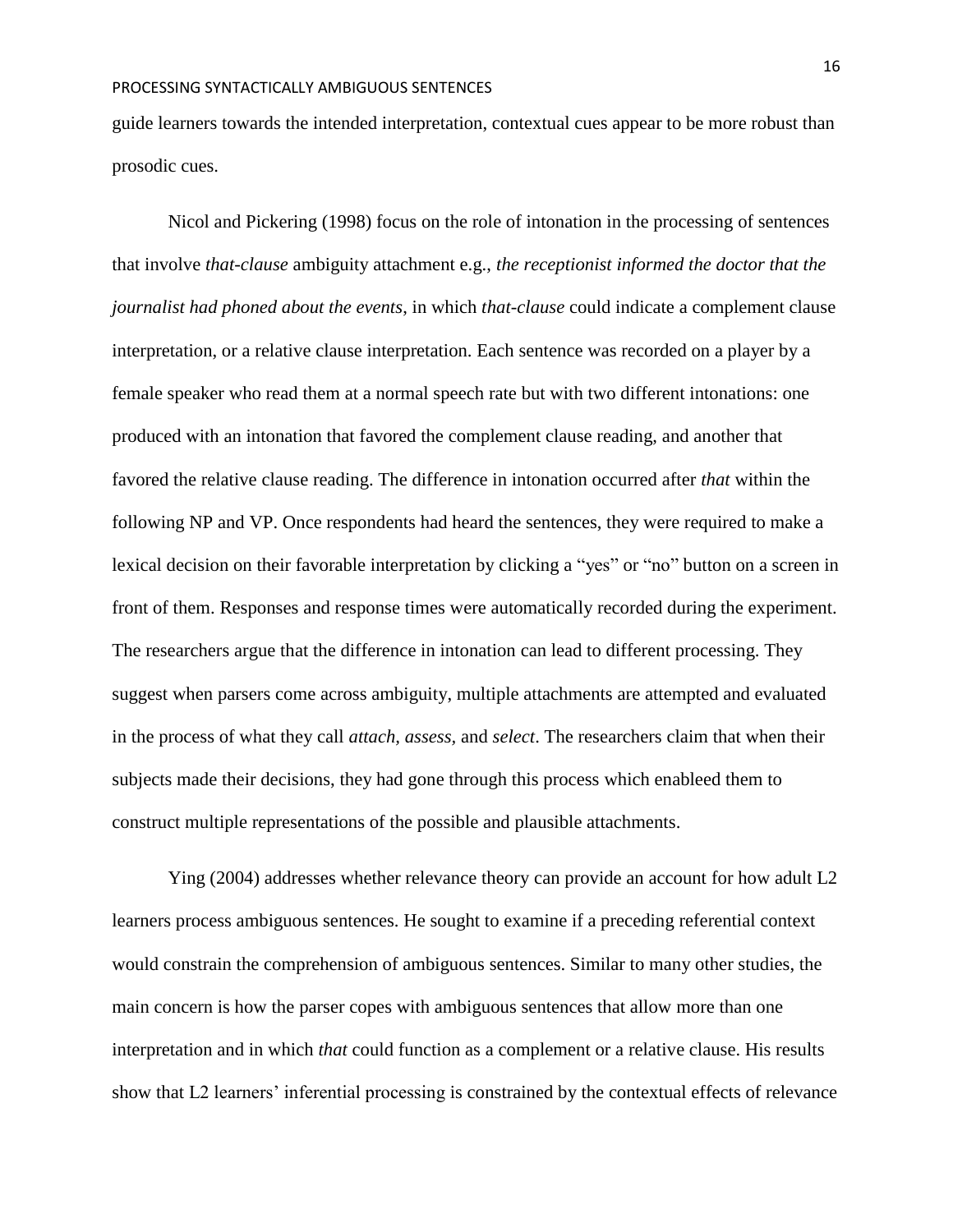theory. In other words, his L2 learners showed a strong preference for the interpretation that was favored by a preceding context. This suggest that this context had posed constraints on processing the other interpretation, which was not aimed for by the same preceding context. Moreover, he argues that the level of proficiency seems to affect the inferential processing of his intermediate and advanced groups. According to him, advanced learners do better in inferential processing due to developing better inferential processing capacities than those of intermediate learners.

In their research that involves processing ambiguity during text reading in children and adults by monitoring their eye movement, Joseph and Liversedge (2013) examined the attachment preference of ambiguous prepositional phrases for the two groups. They hypothesized that both groups would exhibit a verb phrase attachment and that children would take a longer time than adults to read such sentences. Their results show that the two groups have a preference for verb phrase attachment as proposed by the minimal attachment approach. When presenting the sentences to the two groups, adults made a quick decision to attach the prepositional phrase to the main verb. Although children favored the verb phrase attachment as well, their syntactic decision was made slower. They suggest children and adults have similar mechanisms for syntactic analysis, but that the operation in children is more prolonged.

In their reading time experiments of ambiguous prepositional-phrase sentences, Spivey-Knowlton & Sedivy (1995) argue for lexically specific biases of verbs. They suggest that the PP attachment preference depends on the semantic category of the verb (action verbs vs. perception verbs) and the definiteness of the NP. They claim that in sentences that contain an action verb and a definite NP object, the preference for VP attachment will be strong. On the other hand,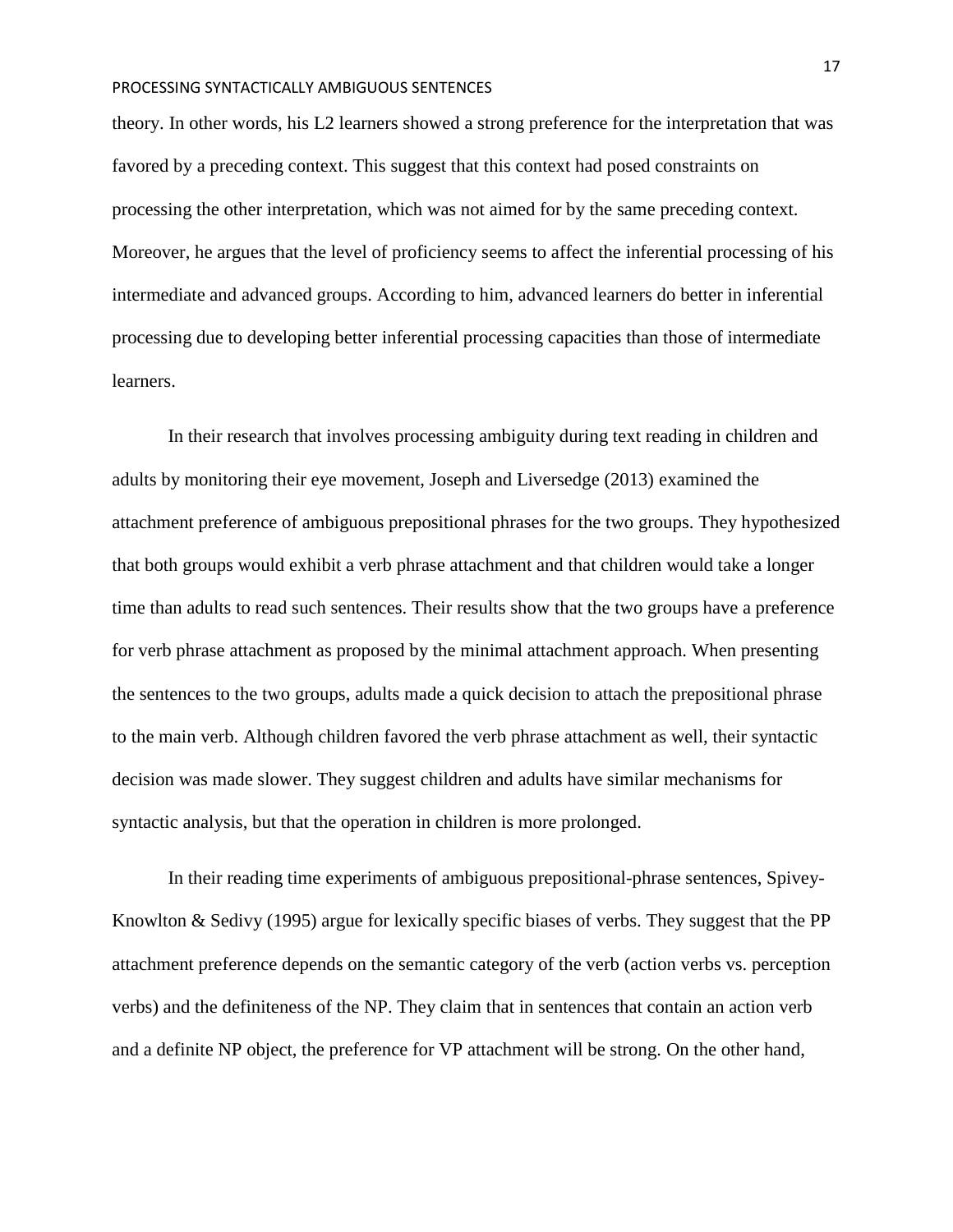with a perception-verb sentence and an indefinite NP object, there will be a preference for NP attachment.

### **3. Research Questions**

<span id="page-17-0"></span>The present study aims to investigate the processing of English sentences that contain ambiguous prepositional phrases, as well as sentences with unambiguous prepositional phrases. Given that most of the studies in this domain have generally shown a stronger tendency to a verb phrase attachment, this study aims to examine the attachment preference of English sentences with ambiguous prepositional phrases and normal sentences with unambiguous prepositional phrases for native English speakers (control group) as well as Arabic L1 learners of English (experimental group). Three research questions are addressed in this study: 1) Which reading of prepositional phrase ambiguity do native speakers and learners of English favor when there is no referential context? 2) What is the reading time of ambiguous and unambiguous sentences for the two groups? 3) How different is the reading time when dealing with ambiguous vs. unambiguous sentences for the two groups?

The first research question examines the attachment preference of the two groups (e.g. verb phrase attachment vs. noun phrase attachment). The second research question is concerned with the reading time of two sets of target structures: sentences with ambiguous prepositional phrases and sentences with normal prepositional phrases with no potential ambiguity. Friedman (1968) and Fry (1970) claim that longer response times may indicate more complex processing because more complex decision-making would be expected to have longer response time than simpler processing (as cited in Ohala & Jaeger, 1986). The goal of the third research question is to examine time difference when reading ambiguous and unambiguous sentences. By analyzing the reading time of both types of sentences, this paper seeks to explore if processing the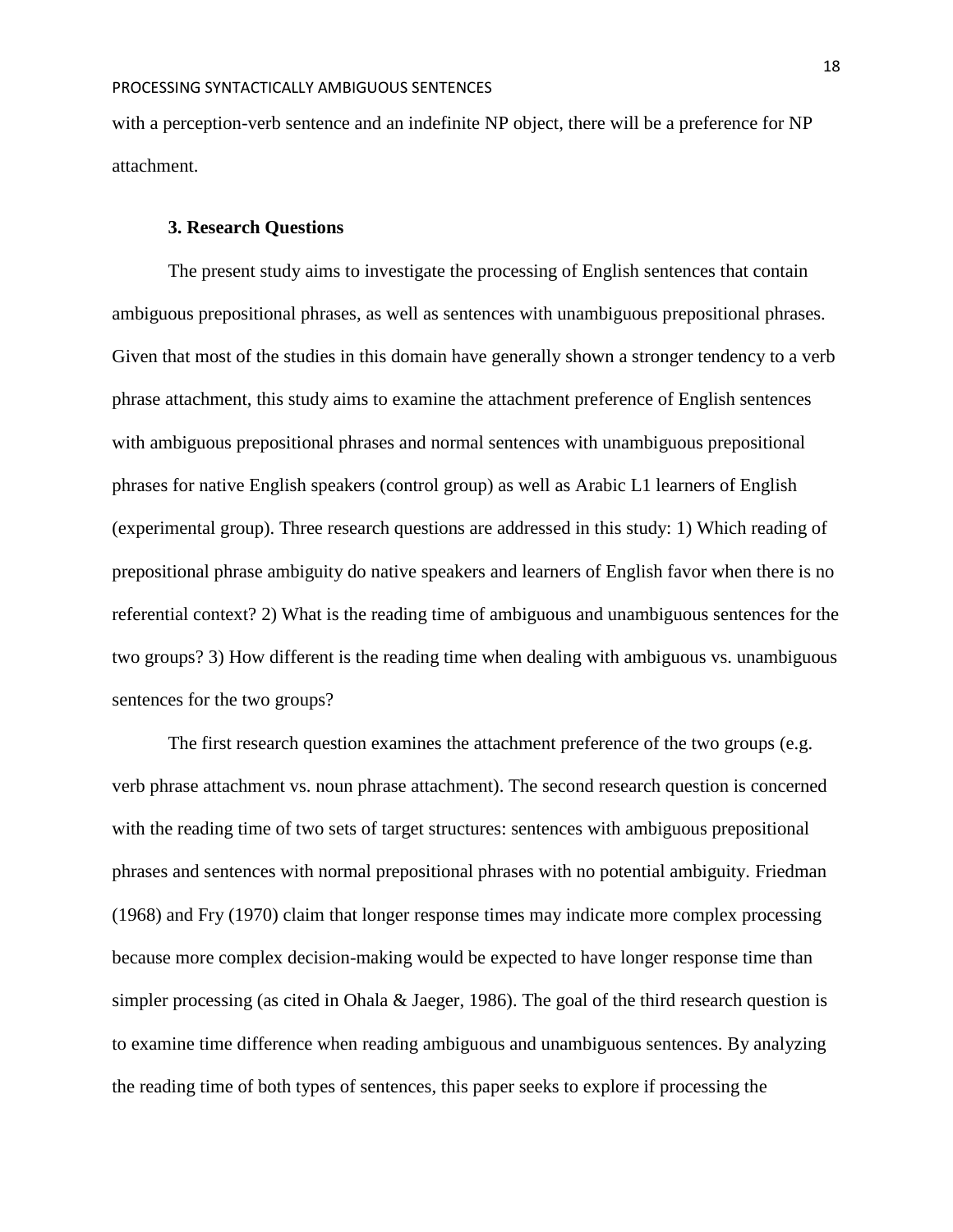ambiguous sentences could cause confusion to participants when they read the normal sentences with no ambiguity. In other words, response time may be used to observe the influence of reading ambiguous sentences on reading sentences with no ambiguity. Such influence may include delay in processing the normal sentences, following respondents' need to check whether a prepositional phrase is inclined to be attached to more than one constituent.

## <span id="page-18-0"></span>**4. Method**

#### **4.1 Participants**

<span id="page-18-1"></span>The participants in this study were 20 adult native speakers of English (control group) and 20 adult Arabic L1 learners of English (experimental group) who had been exposed to English as a second language by means of formal education. All participants were linguistically naïve to the experiment. They were randomly chosen to take the experimental survey after completing a background questionnaire. The participants were from different professional backgrounds (e.g., sciences and humanities), and most of them had a language learning experience other than their first L1 including learning French, Japanese, and German. Table 1 details participants with regards to their age range:

| Age range | NS % | L2 learners % |
|-----------|------|---------------|
| 18-24     | 52.6 | 40            |
| $25-40$   | 47.4 | 45            |
| $41 - 64$ |      | 5             |
| $65+$     |      | 10            |

|  |  |  |  |  |  |  | Table 1. Age percentage of participants |
|--|--|--|--|--|--|--|-----------------------------------------|
|--|--|--|--|--|--|--|-----------------------------------------|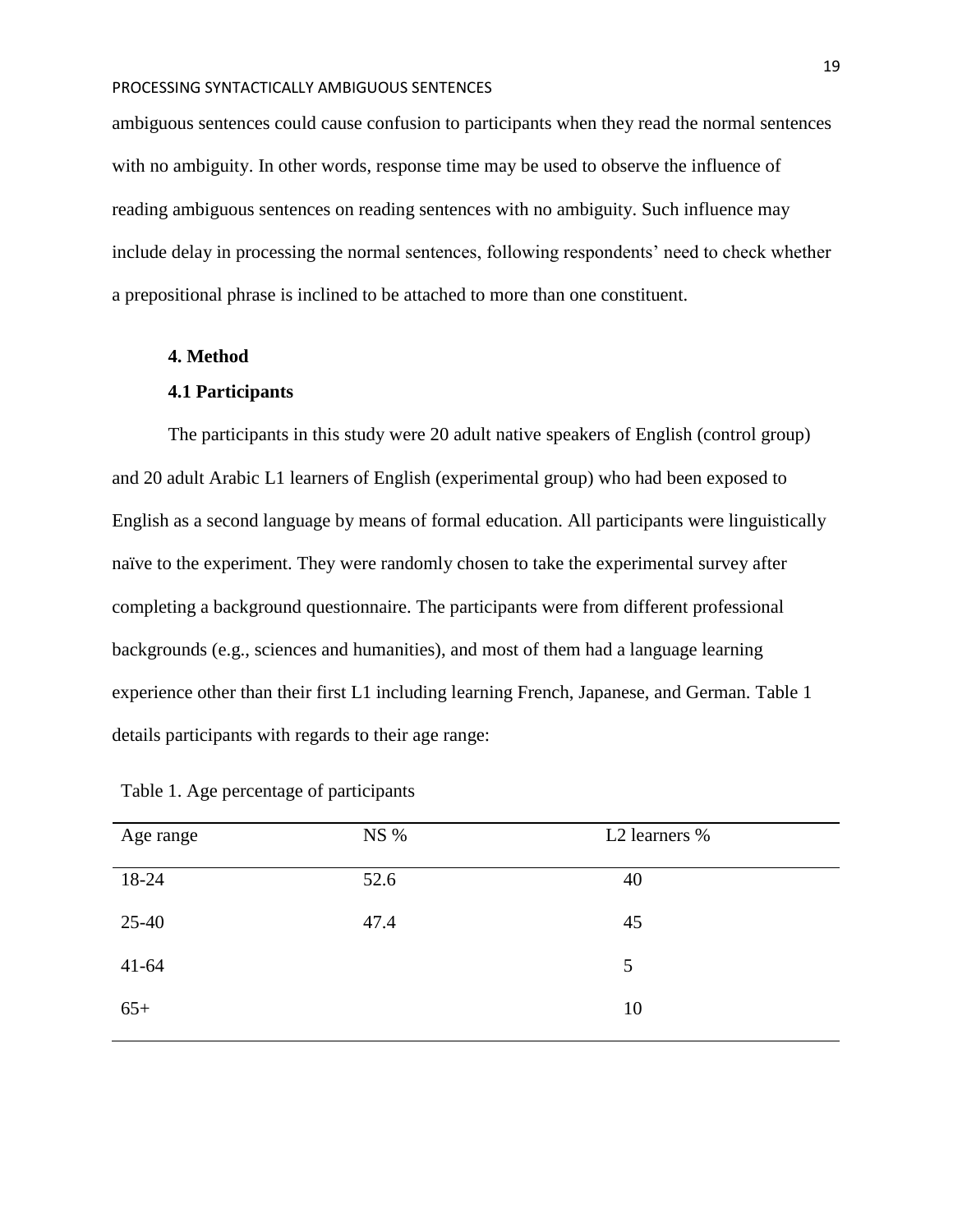Based on the language background questionnaire, the proficiency level of English for the native Arabic speakers ranges from intermediate to advanced (M= high-intermediate). Nicol and Pickering (1993) found a weak correlation on Kendall tau-b statistical correlations of errors for their group of non-native speakers that included subjects from nine different linguistic backgrounds. They claimed that the difficulty of defining NNS status was due to the variations in their personal backgrounds. They hypothesized that the reason for such weak correlation between their native and non-native subjects was due to the fact that the NNS were less homogeneous in terms of L1 background. To address this gap in the present study, all NNS subjects were chosen from one first language background, i.e Arabic.

## **4.2 Instrument and procedure**

<span id="page-19-0"></span>A survey was sent to participants via an anonymous link on Qulatrics. The survey itself was designed on Qualtrics, which allowed participants to choose one answer from a variety of choices for each experimental question. Prior to taking the survey, participants responded to a brief language background questionnaire that contained items such as occupation, age, and any language learning experience (Appendix A).The survey comprised a total of 40 sentences: 12 experimental sentences with prepositional phrase ambiguity (Appendix B), 12 experimental sentences with no prepositional phrase ambiguity (Appendix C) and 16 distractors. The 12 ambiguous sentences were adopted from Ying (1996). The ambiguous and normal sentences were all mixed up so that respondents would not develop a pattern of figuring out the peculiarity of the two sets. Participants were asked to read each sentence and answer a question to indicate their attachment preference, as in (k). Questions were displayed once, and participants were required to choose only one answer without having the option to go back and edit their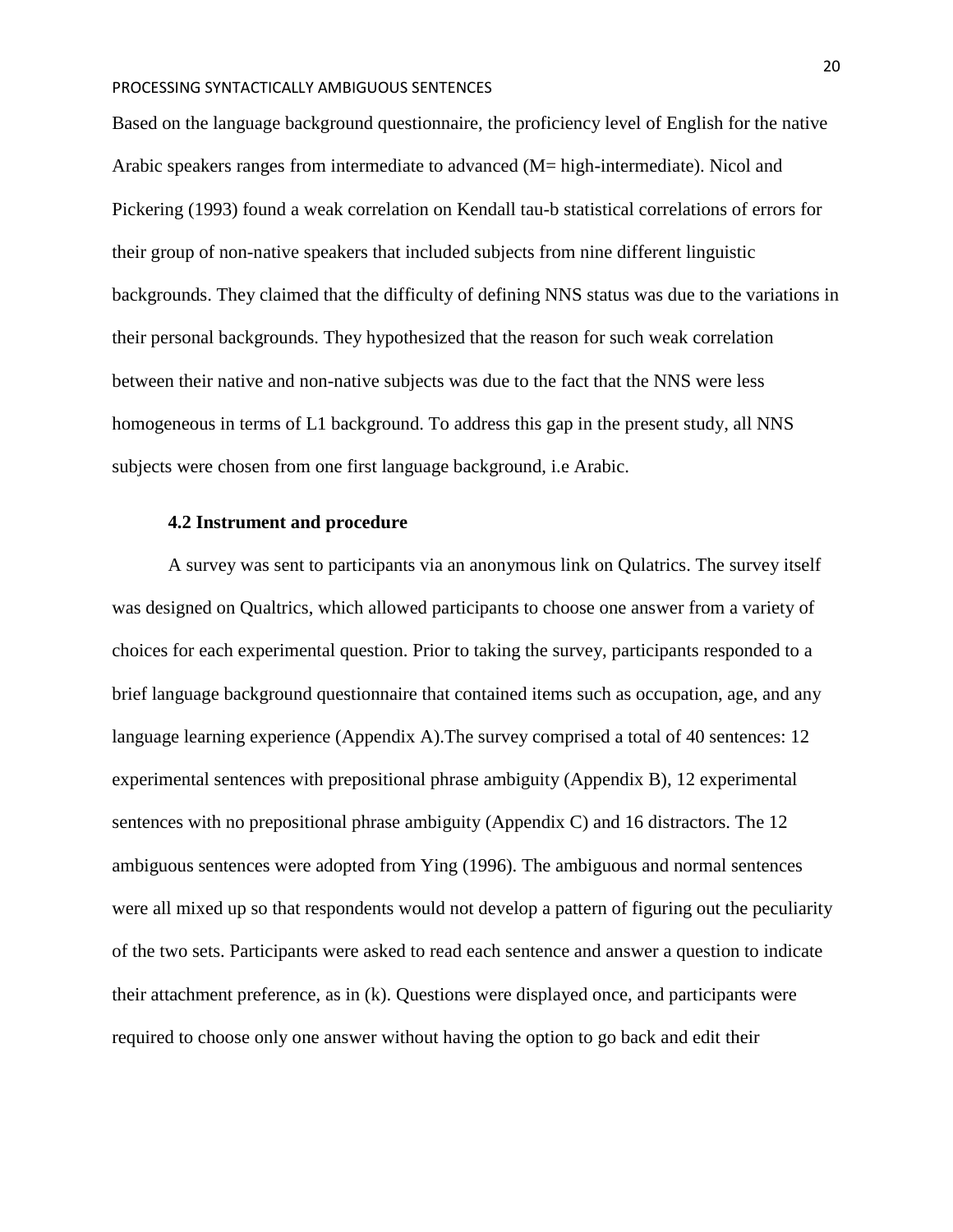responses. Reading time was recorded by Qulatrics after each one of the 24 experimental sentences.

(k1) The cop saw the spy with binoculars. (Ambiguous prepositional phrase)

Who had binoculars? The spy The cop The teacher

(k2) The spy saw the castle with binoculars. (Unambiguous prepositional phrase)

Who had binoculars? The castle The spy The binoculars

## <span id="page-20-0"></span>**4.3 Data Analysis**

Data were analyzed using Statistical Package for the Social Sciences (SPSS). Scores and means were calculated using SPSS descriptive statistics. The mean of attachment preference and reading times was used for the purpose of interpreting the data.

## <span id="page-20-1"></span>**5. Results**

#### <span id="page-20-2"></span>**5.1 Attachment preference**

The mean for the native English speakers and Arabic L1 learners showed a strong tendency to attach ambiguous prepositional phrases to verbs rather than nouns. This is consistent with similar findings in the literature where ambiguous prepositional phrases are attached to verb phrases as predicted by the minimal attachment approach (e.g. Ying, 1996). The attachment mean for native speakers is 14.8 for VP and 5.1 for NP. L2 learners scored a mean of 15.9 for VP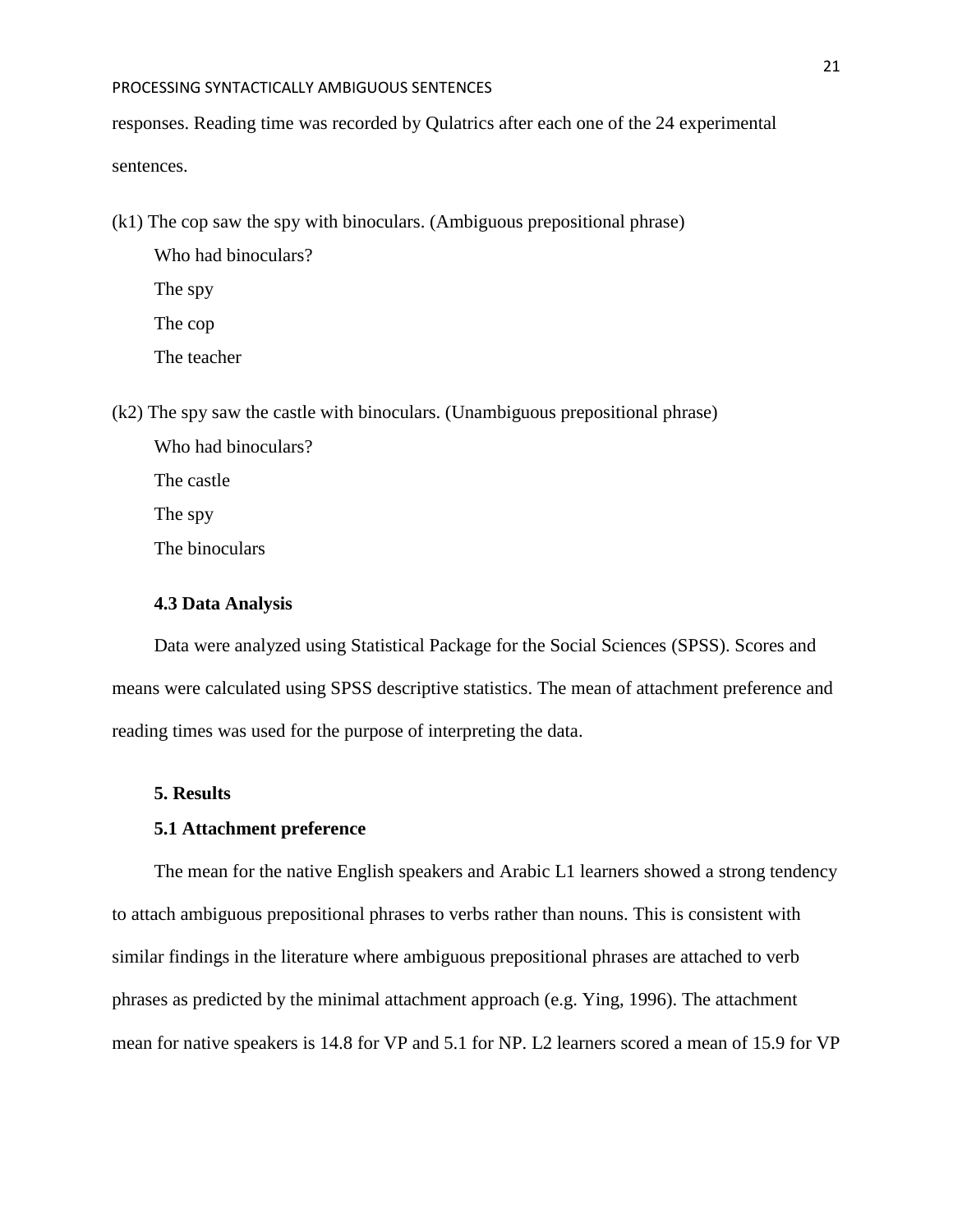attachment and 4 for NP. The attachment mean is not significantly different for the two groups.

Table 2 displays attachment preference mean by group.

Table 2. Attachment preference by group

|                        | <b>NS</b>  | L <sub>2</sub> learners |
|------------------------|------------|-------------------------|
|                        | $(N=20)$   | $(N=20)$                |
| Noun Phrase Attachment | $M = 5.1$  | $M = 4$                 |
| Verb Phrase Attachment | $M = 14.8$ | $M = 15.9$              |
|                        |            |                         |

## **5.2 Reading time: ambiguous sentences**

<span id="page-21-0"></span>Reading time results showed native speakers spent less time than L2 learners reading the sentences and deciding on their attachment preference. The total reading time mean for native speakers is 24.25, and the reading time mean for L2 learners is 26.70. The processing time of ambiguous sentences is not significantly different between the two groups due to the relatively high proficiency of the experimental group, which enables better processing capacities (Ying, 2004). Table 3 reports reading time mean for both groups.

*Table 3. Reading time mean of ambiguous sentences by group*

| 1 am a         | Mean    |    | Std. Deviation<br>N |
|----------------|---------|----|---------------------|
| <b>NS</b>      | 24.2500 | 20 | 14.24919            |
| L <sub>2</sub> | 26.7000 | 20 | 4.73620             |
| Learners       |         |    |                     |
| Total          | 25.4750 | 40 | 10.55386            |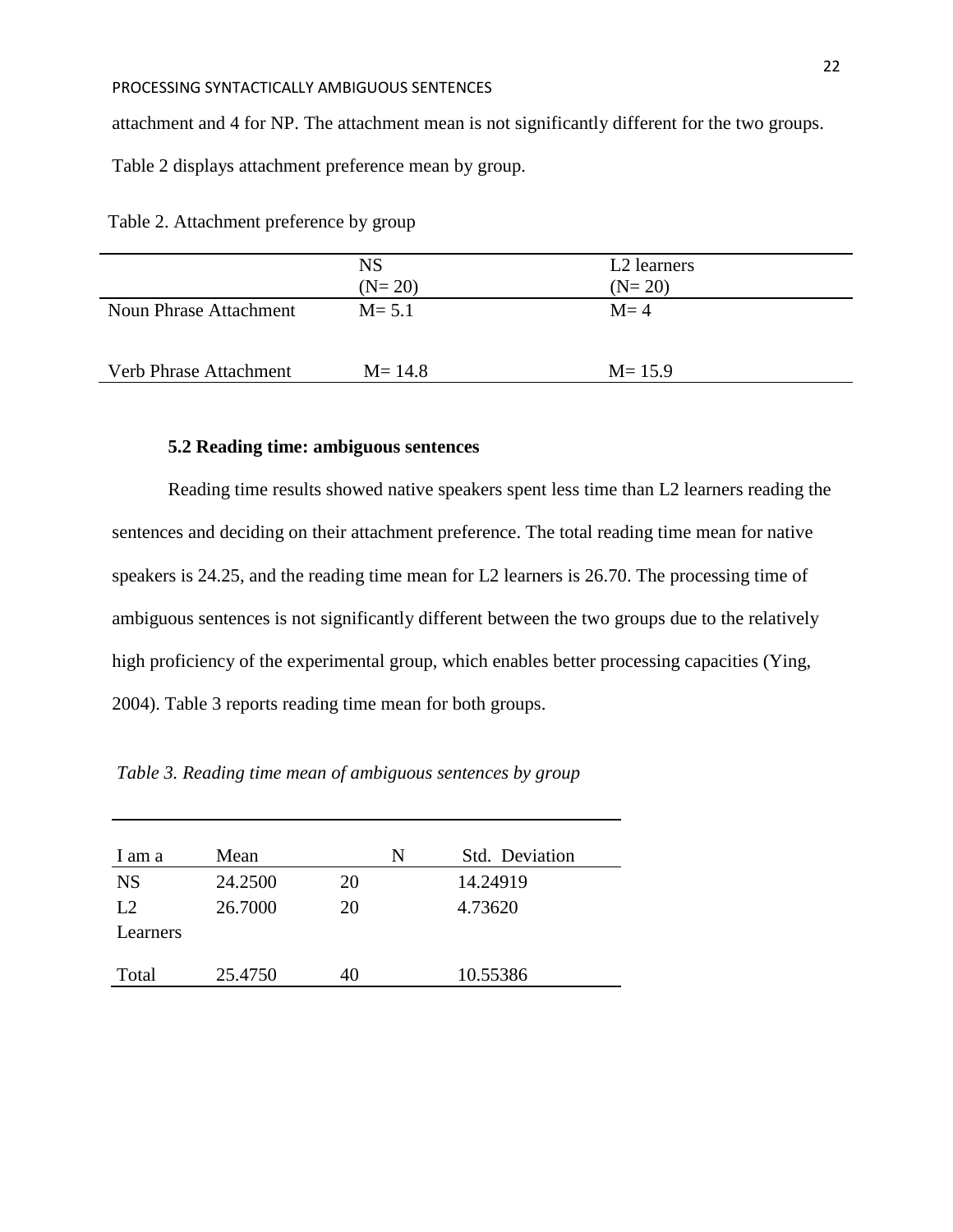### **5.3 Reading time: unambiguous sentences**

<span id="page-22-0"></span>Similar to the reading time of ambiguous sentences, native speakers needed less time than L2 learners to read sentences with unambiguous prepositional phrases  $(M= 21.35)$ . However, unlike the processing difference in ambiguous sentences, unambiguous sentences showed more processing time difference between the two groups (NS= 21.35, NNS= 25.70). Table 4 shows the results of processing unambiguous prepositional phrases by group.

*Table 4. Reading time mean of unambiguous sentences by group*

| I am a         | Mean    | N  | <b>Std. Deviation</b> |
|----------------|---------|----|-----------------------|
| <b>NS</b>      | 21.3500 | 20 | 7.94239               |
| L2<br>Learners | 25.7000 | 20 | 3.27832               |
| Total          | 23.5250 | 40 | 6.38904               |

### **5.4 Reading time: ambiguous vs. unambiguous**

<span id="page-22-1"></span>Generally, the two groups spent less time processing normal prepositional phrases. The overall total processing time mean of the 24 experimental sentences is 45.6 for native speakers and 52.4 for L2 learners. The processing time difference between ambiguous and unambiguous sentences for native speakers is more significant than that of L2 learners. This is due to native speakers' confident processing based on the simple nature of the unambiguous sentences. In other words, the normal sentences with no proposed ambiguity are viewed by native speaker processors as simple structures and are taken for granted without being confused by the processing of more complex and ambiguous sentences. In contrast, processing the ambiguous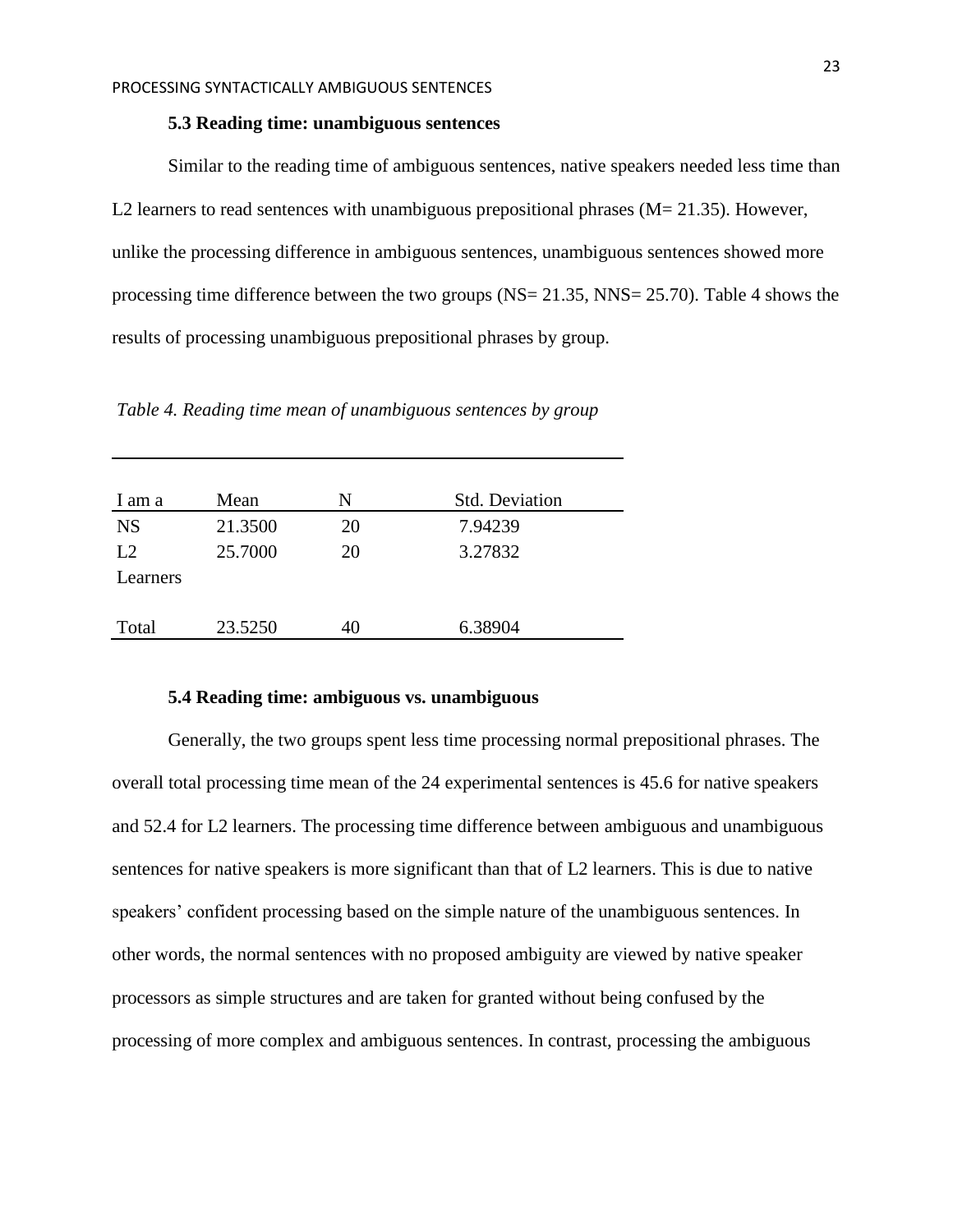sentences caused L2 learners to be puzzled when reading non-ambiguous structures, and thus, spent more time processing them. The results are displayed in table 5.

|                       | <b>NS</b><br>$(N=20)$ | L <sub>2</sub> learners<br>$(N=20)$ |
|-----------------------|-----------------------|-------------------------------------|
| Ambiguous sentences   | 24.25                 | 26.70                               |
| Unambiguous sentences | 21.35                 | 25.70                               |
| Total mean            | 45.6                  | 52.4                                |

Table5. Difference between reading time of ambiguous and ambiguous sentences

### <span id="page-23-0"></span>**6. Discussion**

The results of the attachment preference in the experiment are consistent with similar experiments in the research of prepositional phrase ambiguity. With regards to the first research question (Which reading of prepositional phrase ambiguity do native speakers and learners of English favor when there is no referential context?), the participants in this study showed a strong preference for the VP attachment reading over the NP reading. Generally speaking, it has been found that there is a strong tendency to attach the prepositional phrase in a VP-NP-PP structure to the verb, which functions as the syntactic head of the sentence. This attachment preference is predicted by minimal attachment in which the ambiguous prepositional phrase is preferably attached to the verb phrase rather than the noun phrase in order to not create an extra node. Creating additional nodes forms a processing burden, so parsers resort to disambiguate these structures using minimal attachment strategy which supports the reduction of the processing load and makes the structure less complex for parsers (Cuetos & Mitchell, 1988; Spivey-Knowlton & Sedivy, 1995).

When such ambiguous sentences are presented without context, a main concern is to resolve the ambiguity and make an attachment decision using available resources. With the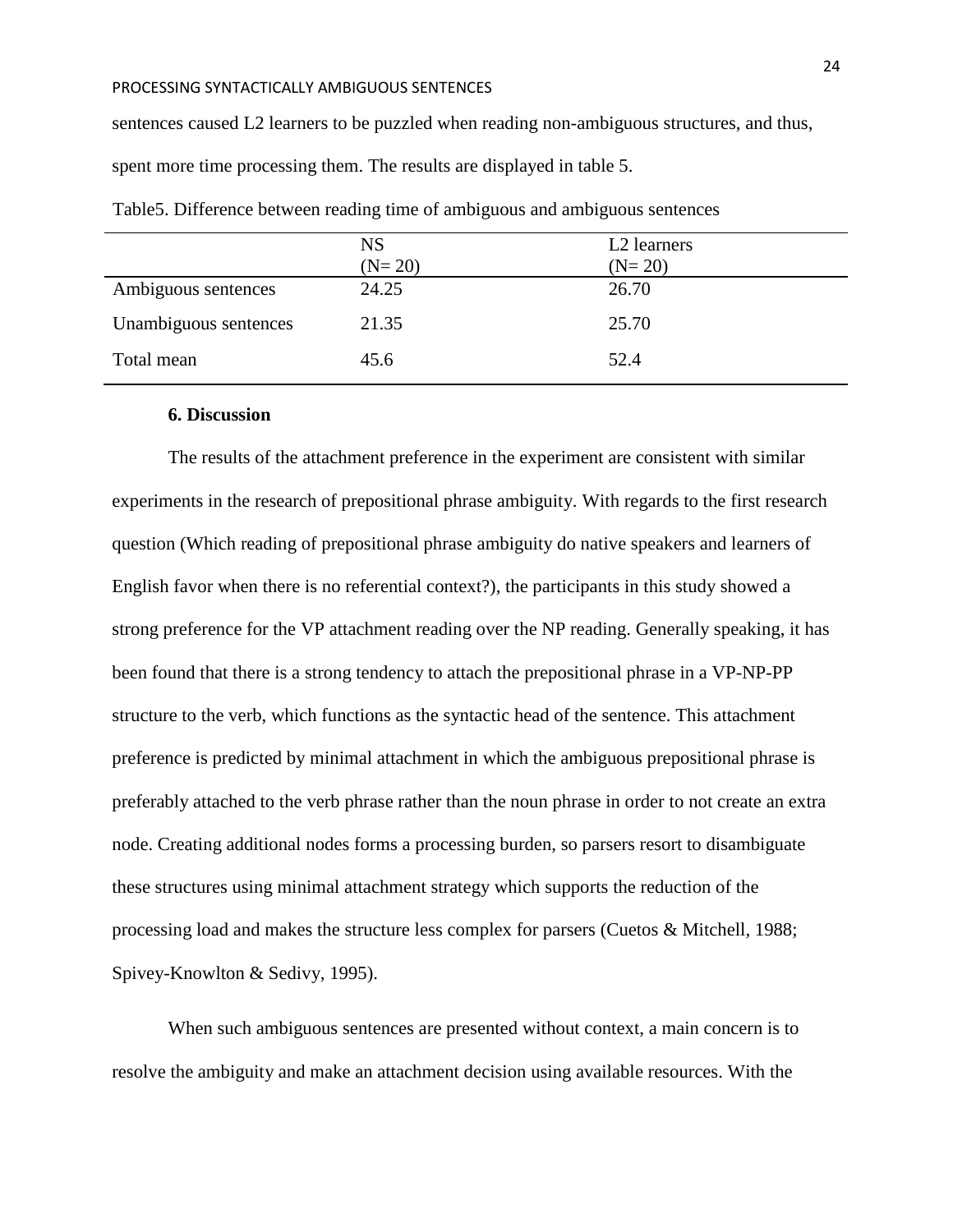absence of context, the only available resources are the NP and the VP. As predicted by minimal attachment in such structures with ambiguous prepositional phrases, the attachment preference is geared toward the verb phrase, which triggers fewer nodes. The verb phrase which serves as a syntactic head is more dominant over other constituents; thus, it is capable of attracting new incoming constituents, like the prepositional phrases. Both the control and the experimental group in the current study favored the VP attachment. This indicates how central the syntactic head is in the parser's processor. This syntactic head is capable of attracting and bearing incoming materials and new constituents. In sentences that minimal attachment predicts a VP attachment decision, the verb, which is in fact the syntactic head, is what leads to such processing strategy. However, in sentences that cause parsers to reanalyze based on their syntactically preferred analysis and pragmatic grounds, like *the spy saw the cop with a revolver,*  the NP, which is the semantic head, prevails over the VP, hence the possible NP attachment decisions.

The fact that Arabic L1 learners of English in this experiment showed a tendency to attach the prepositional phrase to the verb conforms to such patterns in their native language. That is, Arabic speakers are generally geared towards a verb attachment based on their default processing expectation which is originated in their L1. Also the overall general preference for a VP attachment shows that the Arabic L1 participants might not be aware of the nature of the dual attachment of the prepositional phrase. This is observed in the fact that less L1 Arabic respondents have a noun-phrase preference. Noun-phrase attachment choice appears slightly more in the native English speakers' preference which indicates they are more aware of the dual attachment possibility.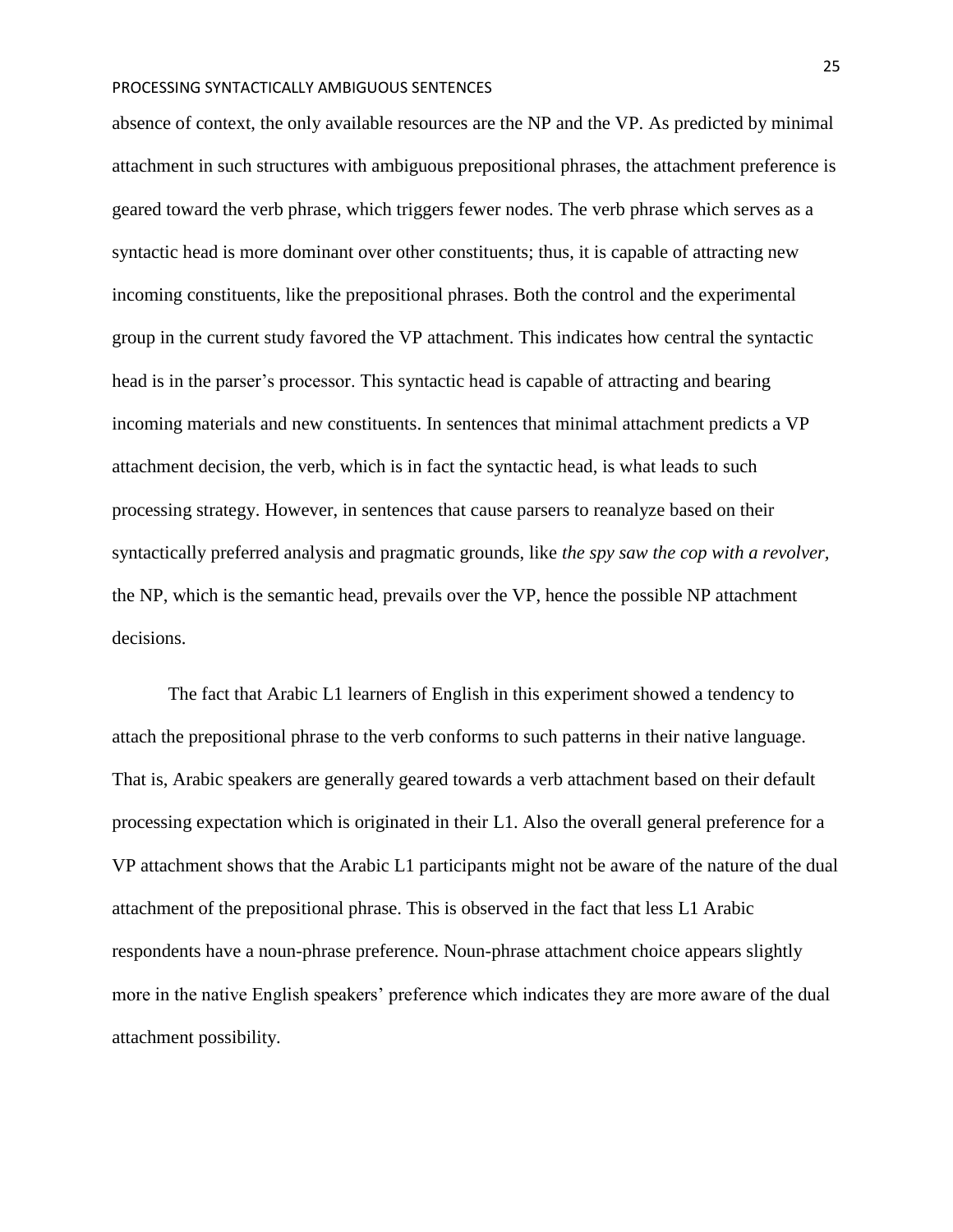In regards to the second research question, (What is the reading time of ambiguous and unambiguous sentences for both groups?) the reading time of ambiguous sentences is less for native speakers ( $M = 24.25$ ). The processing time mean for L2 learners is not very different ( $M =$ 26.70). As expected, L2 learners spent more time processing than native speakers. The little difference in reading time among the two groups is based on the good proficiency level of the L2 learners.

As for the processing time of sentences with no prepositional phrase ambiguity, native speakers significantly spent less time than L2 learners. It is not surprising that the two groups spent less time processing the normal sentences, since they did not require much processing effort as did the sentences in the ambiguous set. Longer reading times indicate processing difficulty, while faster reading times indicate facilitation (Jegerski, 2014). The fact that participants did spend less time processing the normal sentences as opposed to the ambiguous ones indicate there was no processing difficulty. However, comparing the processing time gap resulted from processing ambiguous and non-ambiguous sentences for the two groups reveals some nuances about the processing difficulty when the two sets of sentences are combined. This is addressed by the third research question. With regards to the unambiguous sentences, the relatively short reading and processing time follows the fact that they are designed to favor one attachment and one attachment only. In other words, the parser doesn't have to reanalyze the sentence to be able to make a decision of which attachment the prepositional phrase should go with. The attachment choice is unquestionable in these types of normal and less complex sentences.

Moving on to the difference in processing time for the two sets of sentences, research question number three (How different is the reading time when dealing with ambiguous vs.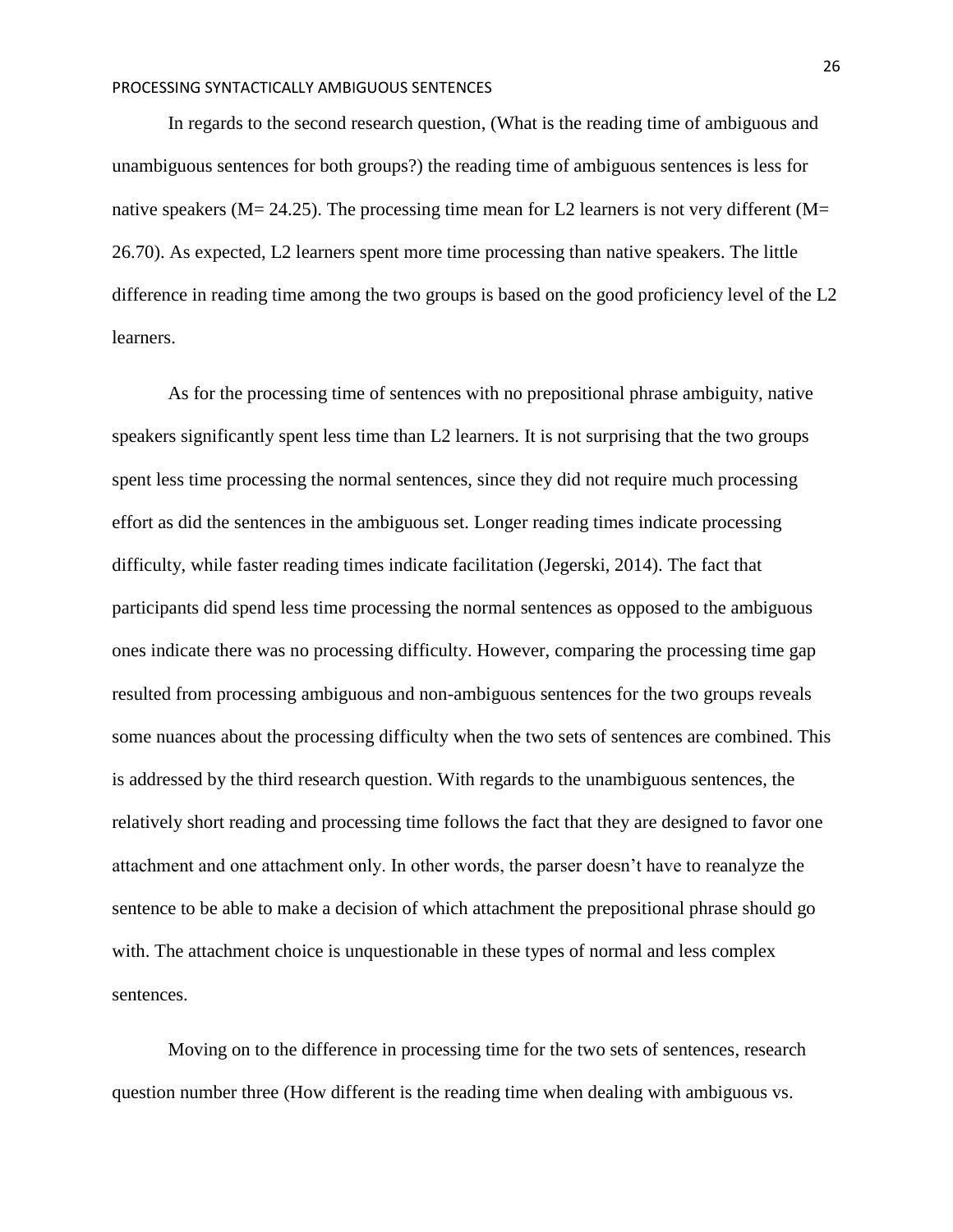unambiguous sentences for all groups?), the difference in processing ambiguous and normal sentences for native speakers is more significant than that for L2 learners. Based on the total mean for native speakers ( $M= 45.6$ ) and L2 learners ( $M= 52.6$ ), reading and processing the ambiguous sentences did not lead the former group to stumble over the unambiguous sentences, hence the considerable difference in the reading time of the two sets of sentences. However, the latter group seemed to have stumbled over the unambiguous sentences following the processing effort expended on the ambiguous sentences, which resulted in the significantly higher time difference. This processing effort expended on the ambiguous sentences causes L2 learners to be puzzled when coming across sentences with unambiguous prepositional phrases thinking that these types of sentences require additional processing effort similar to that needed for the ambiguous sentences. Native English speakers do not seem to have been puzzled by ambiguous sentences when reading and processing normal sentences. The lower mean of the reading time for this group of participants compared to the other group shows they take processing normal sentences for granted, as these types of sentences are simpler and much less complex structures.

The difference between the processing times of both types of sentences suggests there is an independent level of processing activated when needed. Because the sentences in this experiment involve no context, the participants have no cues at their disposal to help them make a decision of favoring an attachment. Given this, an independent processor has to be activated in order to help resolve the attachment ambiguity, yet this particular processor is not activated for all the sentences. As indicated by the longer reading time of ambiguous sentences, the independent processor, which I shall describe as a level 2 processor, is activated on a separate and more advanced level. When dealing with less complex and non-ambiguous sentences whose syntactic structure is simple and does not require any reanalysis of the constituents involved, a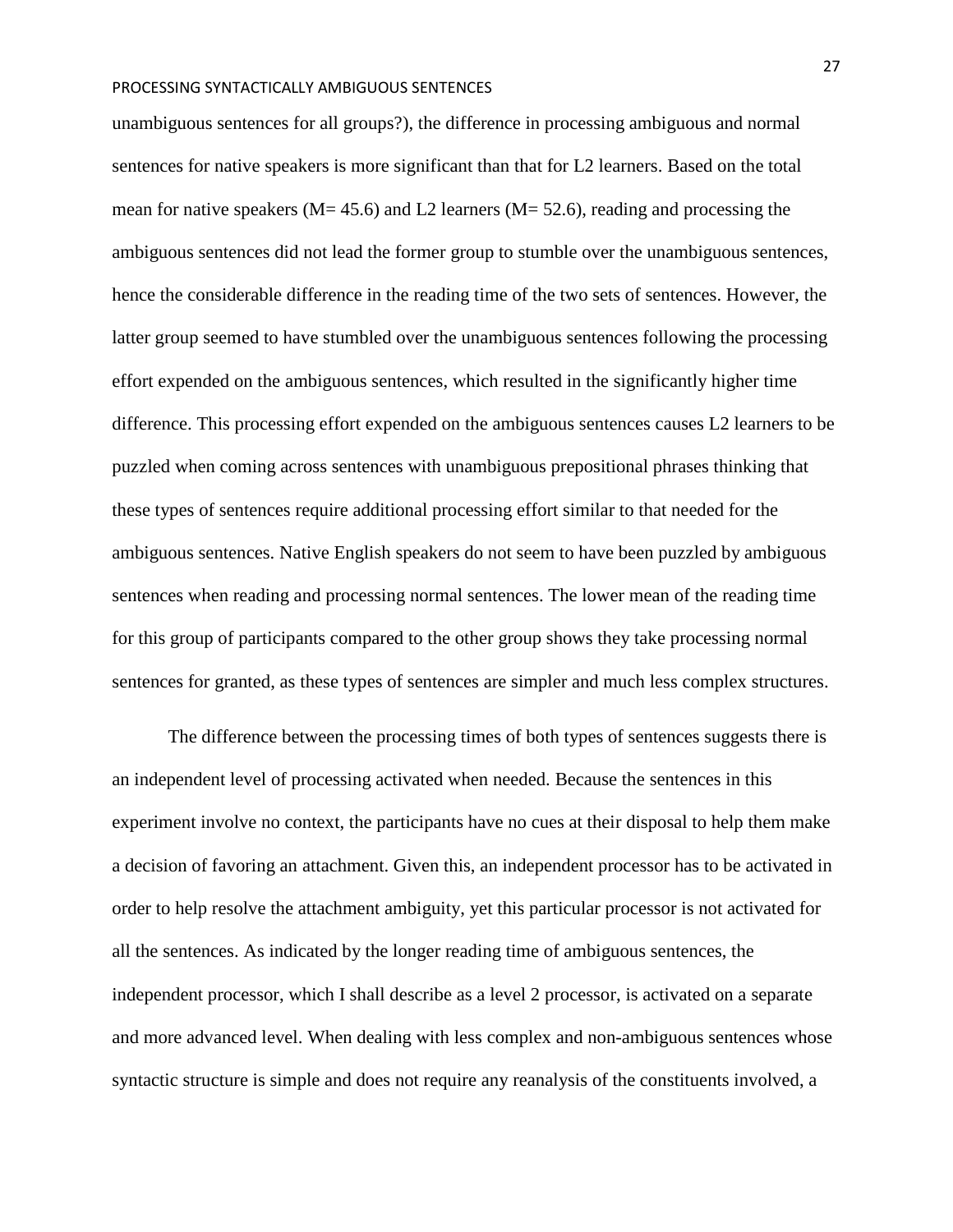simple level-1 processor is activated. For these types of sentences, there is no need to activate further processing capacities. When more complex structures are involved, such as the ambiguous sentences intended in this study's experiment in which the participants have to make a choice of which attachment works better, parsers need to activate a level-2 processor, as the level-1 processor is not any more capable of dealing with such complex structures when its usage only pertains to simpler structures that fit into a level one of complexity. When the level of complexity rises as a result of being exposed to more intricate constituent structures, the parser activates the level-2 processor to match the level of complexity and to ultimately be able to resolve any required ambiguity. Once ambiguous and more complex structures have been dealt with and resolved, the parser puts the level-2 processor on hold and reactivates the level-1 processor to process and deal with simpler and normal structures. Once these simple structures have been dealt with and more complex ones are being processed, the level-1 processor is put on hold so that the level-2 processor is activated and so on. The two levels work alternatively and according to the appropriate processing situation. The alternation process involves activating the appropriate-level processor and putting the other on hold, and so on. The determining factor of which processing level should be activated or put on hold is the degree of complexity that the sentence has. In this regard, the disparity between the reading time of ambiguous and nonambiguous sentences for the native speakers ( $M = 45.6$ ) and L2 learners ( $M = 52.4$ ) in this study indicates a faster alternation between the two levels of the processor for the control group. The longer reading time for the L2 learners is due to the slow paced alternation between the two levels. The more advanced the L2 learners are, the faster the alternation is between the two levels. However, it is still not as fast as it is in native speakers.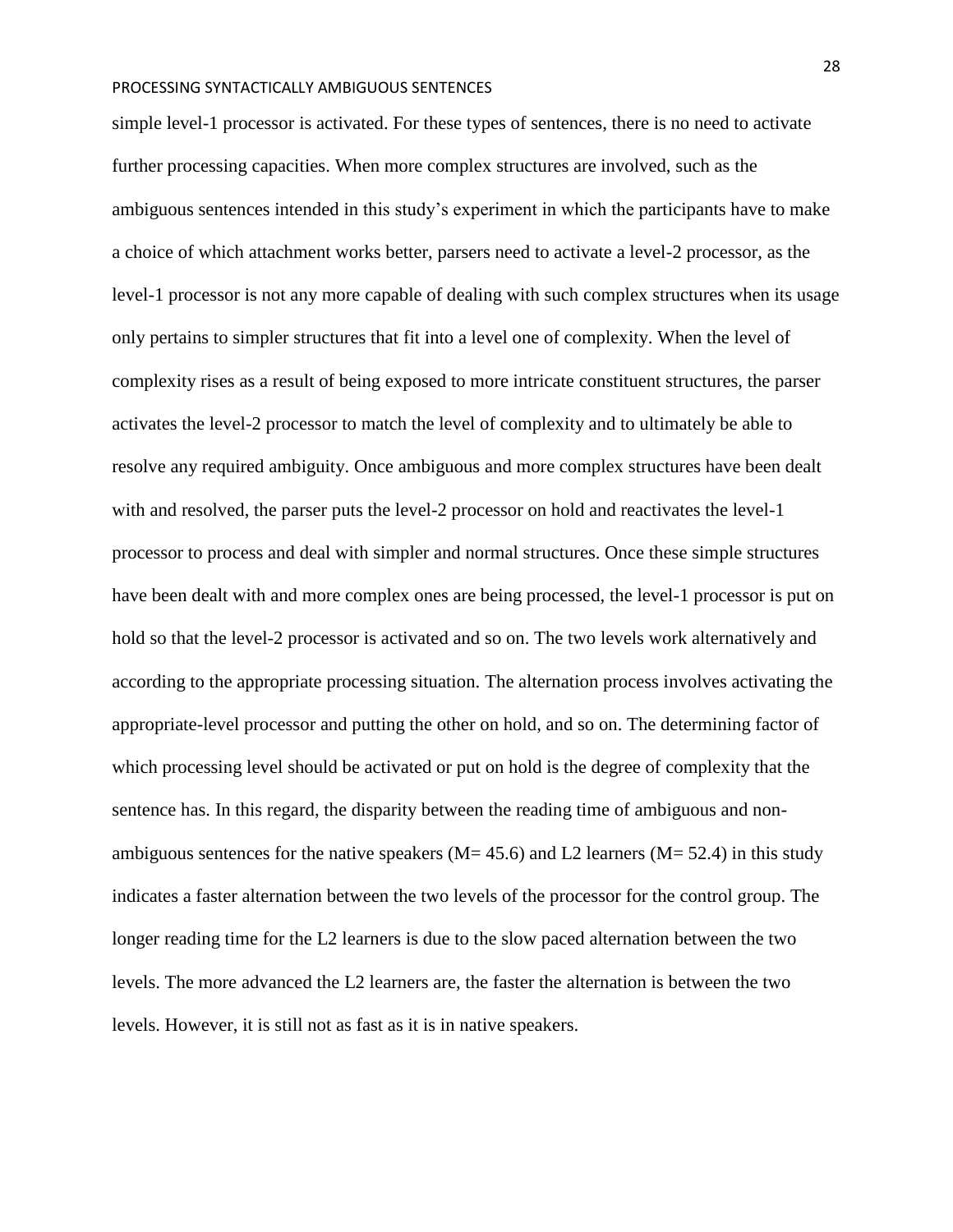### **7. Conclusion**

<span id="page-28-0"></span>This study uses reading time to examine the processing effort of native English speakers (control group) and Arabic L1 Learners of English (experimental group) spent on reading and analyzing two sets of sentences: the first set involves sentences with ambiguous prepositional phrases that participants needed to decide on whether to attach them to the noun or verb phrases. The second set contained simple sentences with obviously attached and non-ambiguous prepositional phrases.

Consistent with most studies in the literature that involve prepositional phrase attachment preference, the participants in this study show a strong preference for a verb phrase attachment over a noun phrase attachment. This strong attachment preference which is predicted by minimal attachment strategy mirrors the dominance of the verb phrase as a prevalent syntactic head that is capable of attracting incoming constituents, such as prepositional phrases in ambiguous prepositional phrase sentences. Unless semantic cues are provided to favor the noun phrase attachment, the syntactic head that is manifested by the verb phrase remains dominant.

The reading time shows how less time is spent by native speakers to read and analyze the two sets of sentences. The reading time of the ambiguous sentences is not significantly different for the two groups of participants due to the high proficiency of the experimental group which plays a role in faster reading and processing abilities. However, although the two groups spent less time reading the unambiguous sentences, the time gap between them reveals how the L2 learners were influenced by the ambiguous sentences when dealing with the normal ones. Because reading the ambiguous sentences required more processing effort, the L2 learners were puzzled when they read normal sentences thinking they would also need more processing effort. This result is not evident in native speakers as their reading time of normal sentences is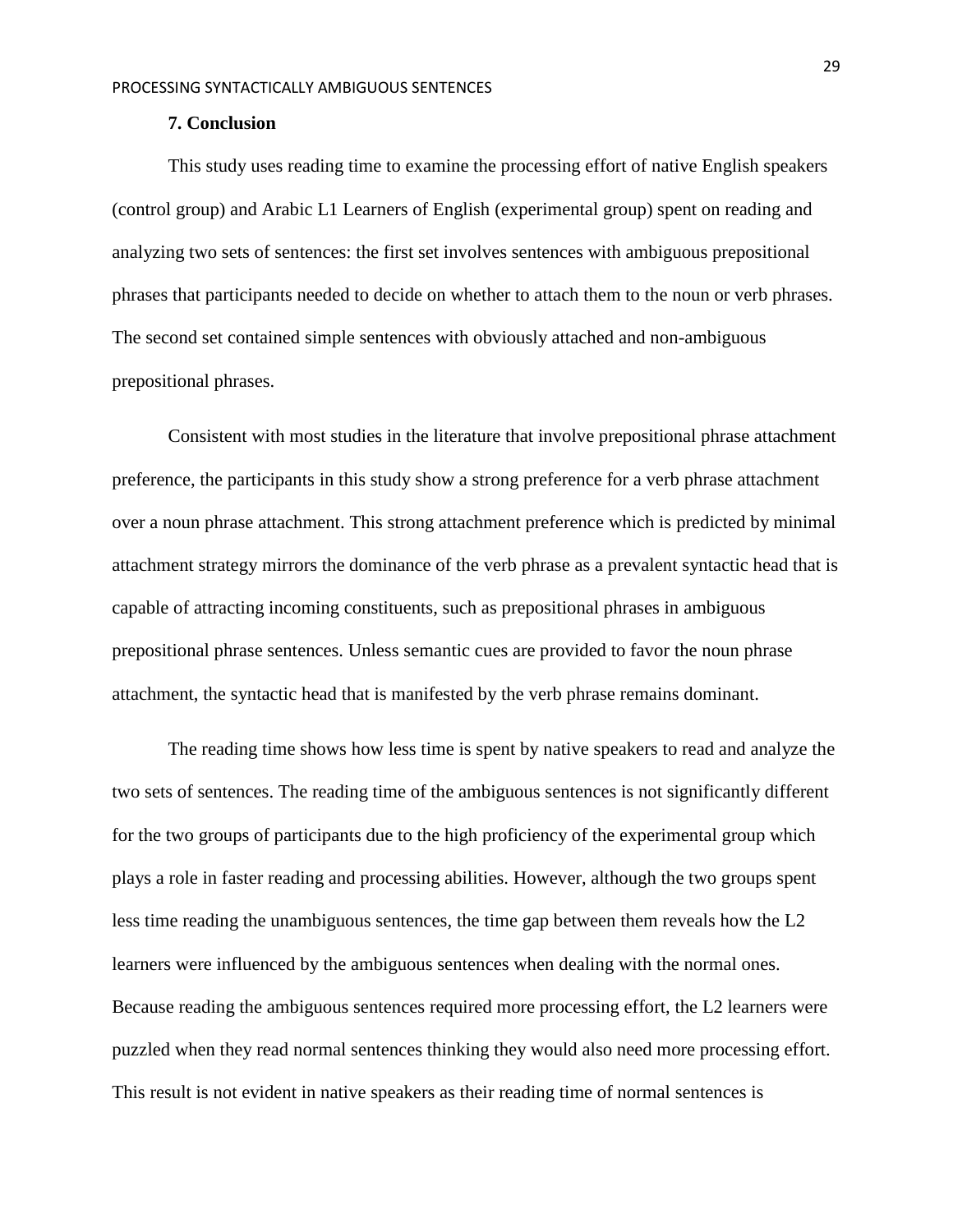significantly less than that of ambiguous sentences, so there is no reason to suggest that they stumbled over the normal sentences as a result of being influenced by the processing effort of ambiguous sentences.

The total reading time of ambiguous and normal sentences for the two groups suggests there is an alternation going on between a processor that consists of two levels of processing: a level-one that is concerned with processing simple and unambiguous structures, and a level-two that is activated when a parser comes across more intricate and complex structures that could allow multiple interpretations. When the parser deals with such structures, a hold is placed on the level-1 while level-2 is activated. Once ambiguity has been resolved, level-2 is put on hold again until further ambiguities or complexities are met, and the level-1 processor is reactivated to deal with normal and simple structures. This process alternates based on the situation the parser faces. The total less time spent by native speakers on the two sets of sentences suggests a faster alternation between the processor's two levels. On the other hand, the longer time expended by L2 learners on working out the two sets of sentences indicates a more prolonged alternation.

For further studies, it would be interesting to redo the same experiment after a period of being taken to observe any time difference in the alternation of the two-level processor on the long term, relating it to some factors such as, proficiency level and language learning experience. Due to time limitation, this study only included one type of ambiguity, which involves the preposition *with*. It could be further improved by including a variety of ambiguous prepositional phrases and combining them with normal and unambiguous ones. Besides time, another limitation is that there was no clear cut classification of participants based on their English proficiency. A proficiency language test might overcome this limitation and provide a more accurate description of the proficiency of the non-native speakers. Another area is to see how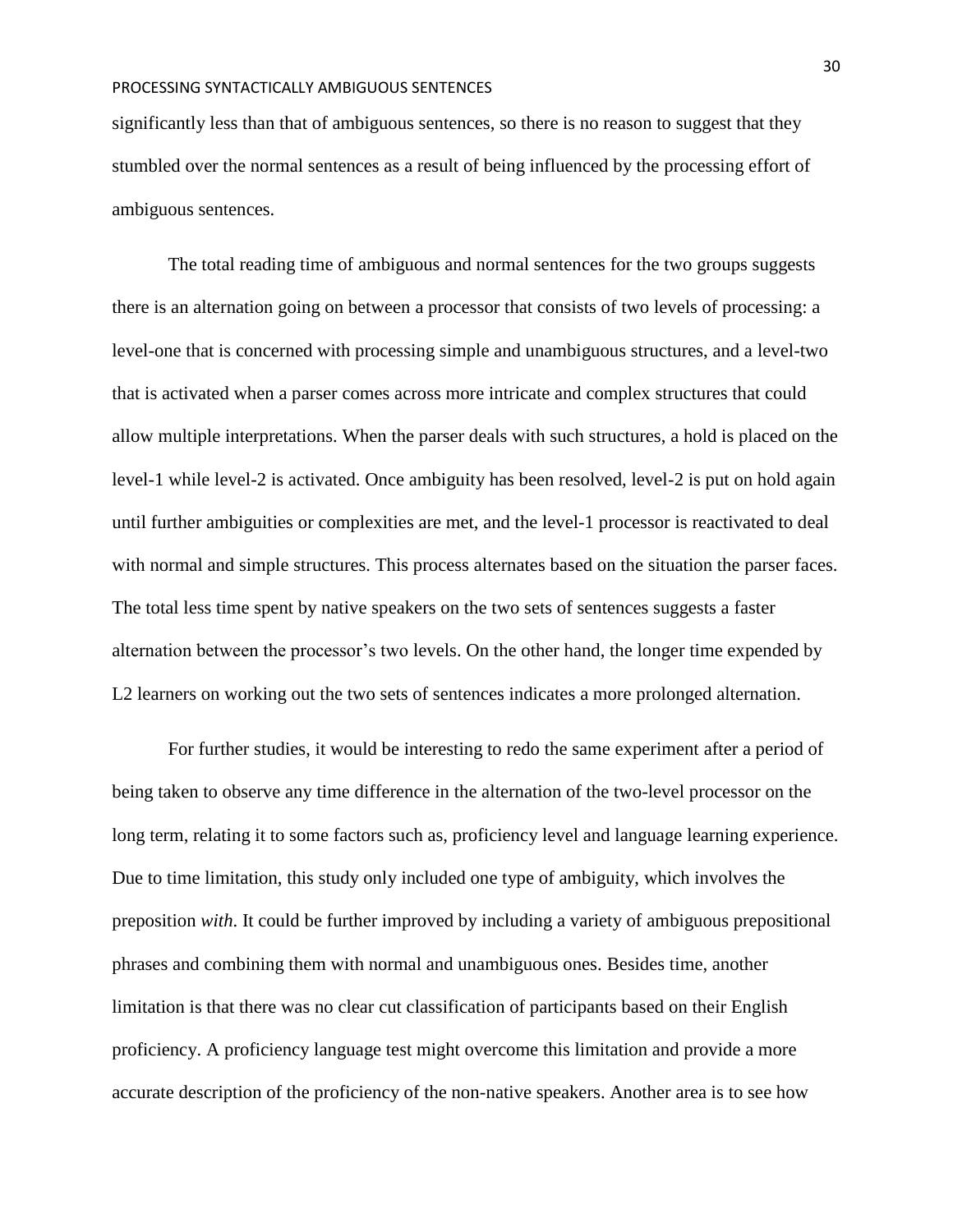parsers deal with lexical ambiguity. A listening experiment can be further used to support or

contrast the findings obtained from the reading results. These issues merit further research.

## <span id="page-30-0"></span>**References**

- Altmann, G., & Steedman, M. (1988). Interaction with context during human sentence processing. *Cognition, 30,* 191-238.
- Bidaoui, A., & Foote, R., & Abunasser, M. (2016). Relative Clause Attachment in Native and L2 Arabic. *International Journal of Arabic Linguistics, (2),* 75-95.
- Clifton, C., & Ferreira, F. (1989). Ambiguity in context. *Language and cognitive processes, 4, (3/4),* 77-103.
- Cuetos, F., & Mitchell, D.C. (1988). Cross-linguistic differences in parsing: Restrictions on the use of the late closure strategy in Spanish. *Cognition, 30,* 73-105.
- Daimi, K. (2001). Identifying syntactic ambiguities in single-parse Arabic sentences. *Computers and the humanities, 35 (3),* 333-349.
- Felser, C., & Roberts, L., & Marinis, T., & Gross, R. (2003). The processing of ambiguous sentences by first and second language learners of English. *Applied Psycholinguistics, 24,*  453-489.
- Felser, C., & Roberts, L. (2007). Processing wh-dependencies in a second language: a crossmodal priming study. *Second Language Research, 23 (1),* 9-36.
- Frazier, L. (1979). *On comprehending sentences: Syntactic parsing strategies*. Bloomington, Ind: Indiana University Linguistics Club.
- Frazier, L., & Rayner, K. (1982). Making and correcting errors during sentence comprehension: Eye movements in the analysis of structurally ambiguous sentences. *Cognitive Psychology, 14,* 178-210.
- Frazier, L., & Clifton, C. (1996). *Construal*. Cambridge, MA: MIT Press.
- Rayner, K., & Carlson, M., & Frazier, L. (1983). The interaction of syntax and semantics during sentence processing: Eye movements in the analysis of semantically biased sentences. *Journal of verbal learning and verbal behavior, 22,* 258-374.
- Jegerski, J. (2014). Self-paced reading. In J. Jegerski & B. VanPatten (Eds.), *Research methods in second language psycholinguistics* (pp. 20-49). New York: Routledge.
- Joseph, H.S.S.L., & Liversedge, S.P. (2013). Children's and adults' on-line processing of syntactically ambiguous sentences during reading. *PloS One, 8(1),* 1-13.
- Kilborn, K. (1989). Sentence processing in a second language: the timing of transfer. *Language and speech, 32(1),* 1-23.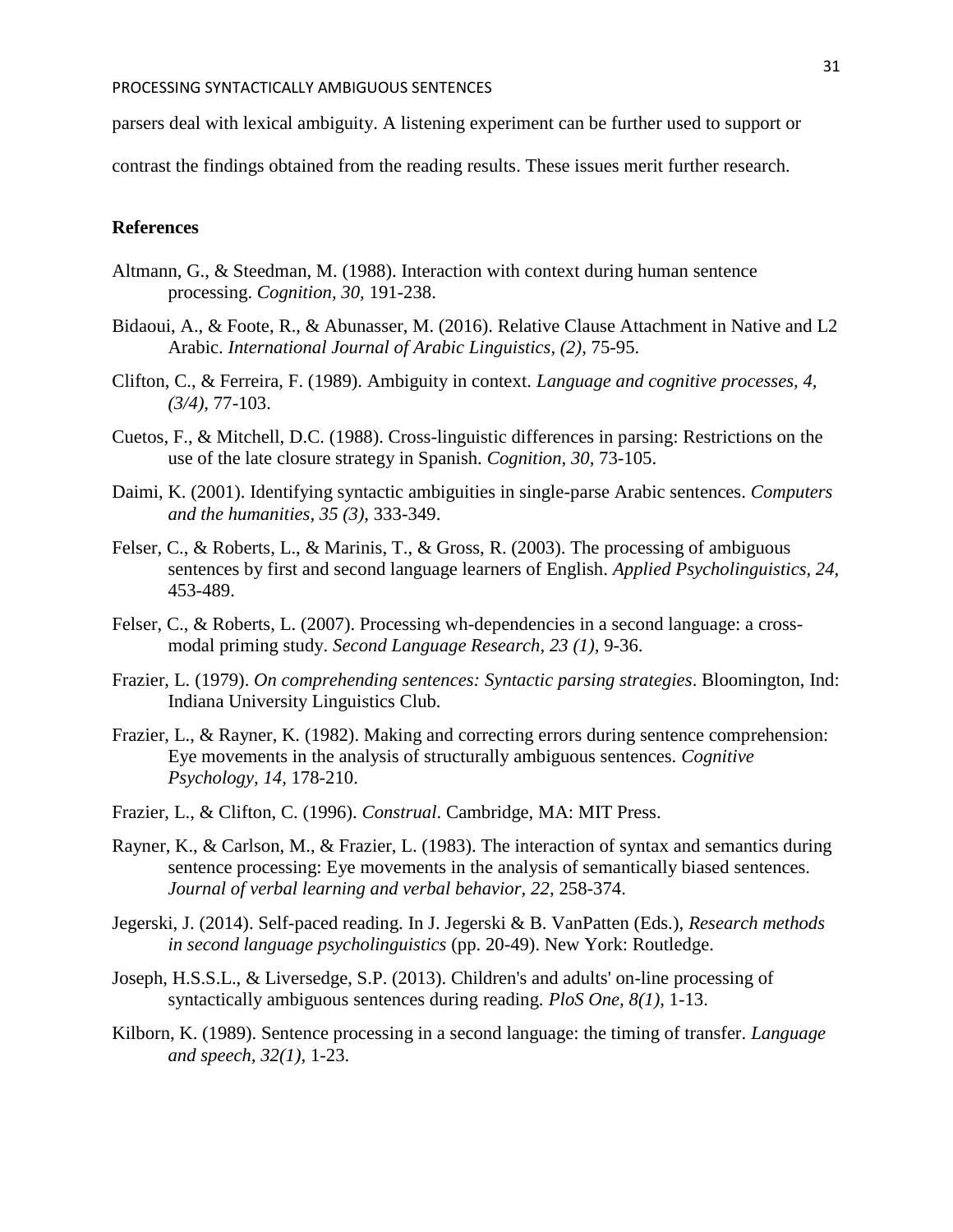- Kimball, J. (1973). Seven principles of surface structure parsing in natural language. *Cognition, 2(1),* 15-47.
- Marinis, T., & Roberts, L., & Feleser, C., & Clashen, H. (2005). Gaps in second language sentence processing. *Studies in Second Language Acquisition, 27,* 53-78.
- Nicol, J.L., & Pickering, M.J. (1993). Processing syntactically ambiguous sentences: Evidence from semantic priming. *Journal of Psycholinguistics Research, 22(2),* 207-237.
- Ohala, J. J., & Jaeger, J. J. (1986). *Experimental phonology*. Orlando: Academic Press.
- Sperber, D., & Wilson, D. (1995). Relevance: Communication and cognition (2nd ed.). Cambridge, Mass; Oxford, UK: Blackwell.
- Sperber, D., & Wilson, D. (2002). Relevance Theory. UCL Working Papers in Linguistics, 14, 249-287.
- Spivey-Knowlton, M., & Sedivy, J.C. (1995). Resolving attachment ambiguities with multiple constraints. *Cognition, 55,* 227-267.
- Sturt, P., Pickering, M. J., & Crocker, M. W. (2000). Search strategies in syntactic reanalysis. *Journal of Psycholinguistic Research, 29(2),* 183-94.
- Ying, H.G. (1996). Multiple constraints on processing ambiguous sentences: Evidence from adult L2 learners. *Language Learning, 46(4),* 681-711.
- Ying, H.G. (2004). Relevance mapping: a study of second language learners' processing of syntactically ambiguous sentences in English. *Second Language Research, 20(3),* 232- 255.

…………………………………………………………………….

## <span id="page-31-0"></span>**List of Appendices**

# <span id="page-31-1"></span>**Appendix A**

#### **Background questionnaire for native speakers (control group)**

1. Major/ Occupation:

2. Age: 18-24 25-40 41-64 65 or older

3. Have you learned any other languages?

……………………………………………

Yes No

4. If yes, please list here

………………………………………………………….

5. How would you describe your proficiency in the foreign language(s)?

………………………………………………………….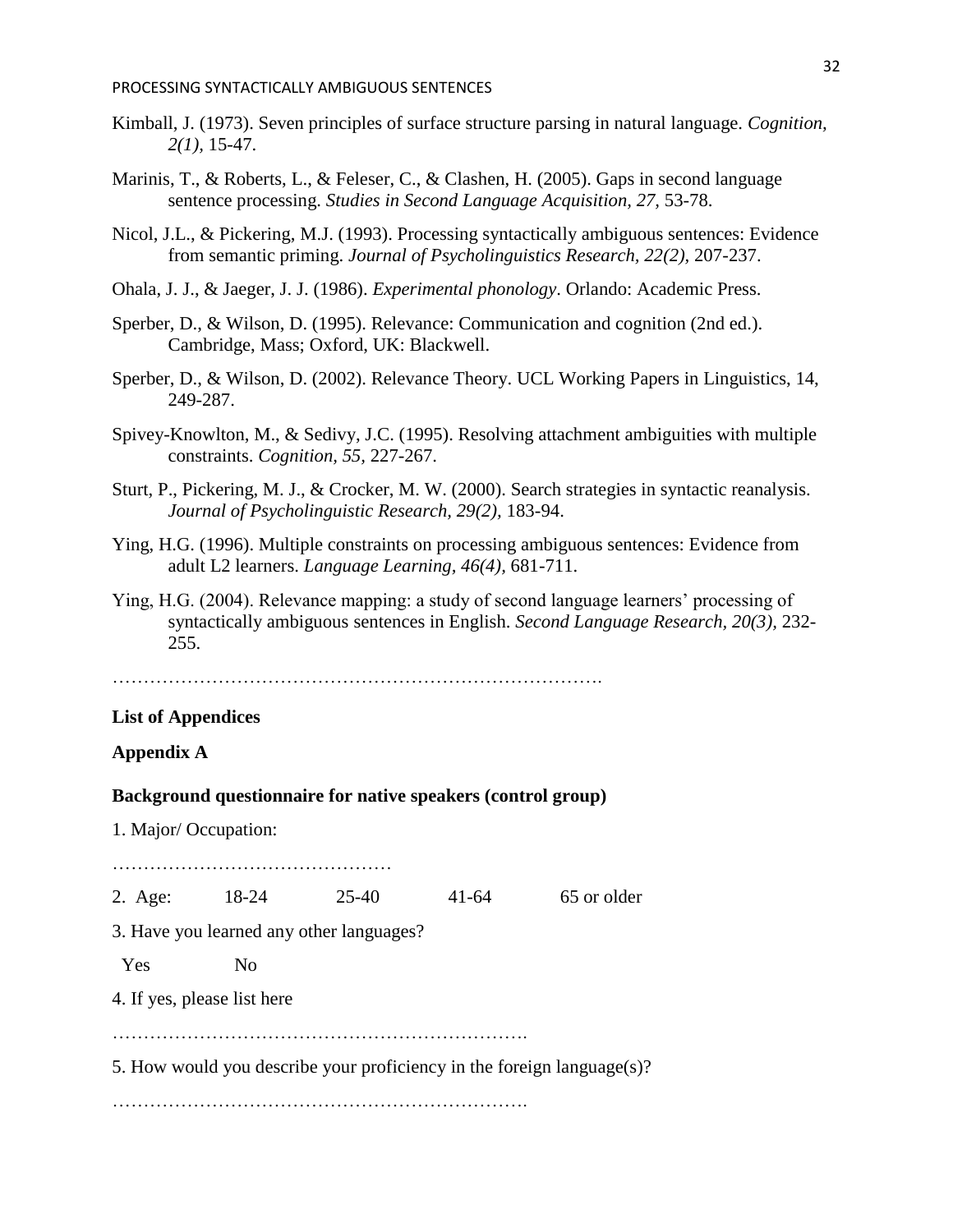## **Background questionnaire for non-native speakers (experimental group)**

| 1. Major/Occupation:                                                                                         |
|--------------------------------------------------------------------------------------------------------------|
| 2. Native language is                                                                                        |
|                                                                                                              |
| $\Box$ 18-24<br>$\bigcup$ 25-40<br>$\begin{bmatrix} 1 & 4 & 1 & -64 \end{bmatrix}$<br>65 or older<br>3. Age: |
| 4. What kind of experience do you have in English language education?                                        |
| $\Box$ Middle school $\Box$<br>Elementary school<br>High school                                              |
| College/university<br>Informal                                                                               |
| 5. How would you describe your proficiency in the English language?                                          |
| Elementary<br>Pre-intermediate<br>Intermediate<br>High-intermediate<br>Advanced                              |
| 6. Have you learned any other foreign languages?                                                             |
| $J$ Yes<br>N <sub>0</sub><br>$\mathsf{I}$                                                                    |
| 7. If yes, please list here                                                                                  |
| 8. How would you describe your proficiency in the foreign language(s)?                                       |
| <b>Appendix B</b>                                                                                            |

<span id="page-32-0"></span>**Experimental sentences: ambiguous prepositional phrases** 

- 1. The cop saw the spy with binoculars.
- 2. The woman looked at the man with no hope.
- 3. The girl talked to the man with a good sense of humor.
- 4. The student looked at the man with no emotion.
- 5. The girl hit the man with a book.
- 6. The girl saw the man with a special pair of glasses.
- 7. The waiter served the customer with a smile.
- 8. The man talked to the girl with no sense of shame.
- 9. The man hit the girl with a notebook
- 10. The waitress served the man with a bad attitude.
- 11. The man talked to the girl with a sense of humor.
- 12. The man looked at the girl with a deep sense of regret.